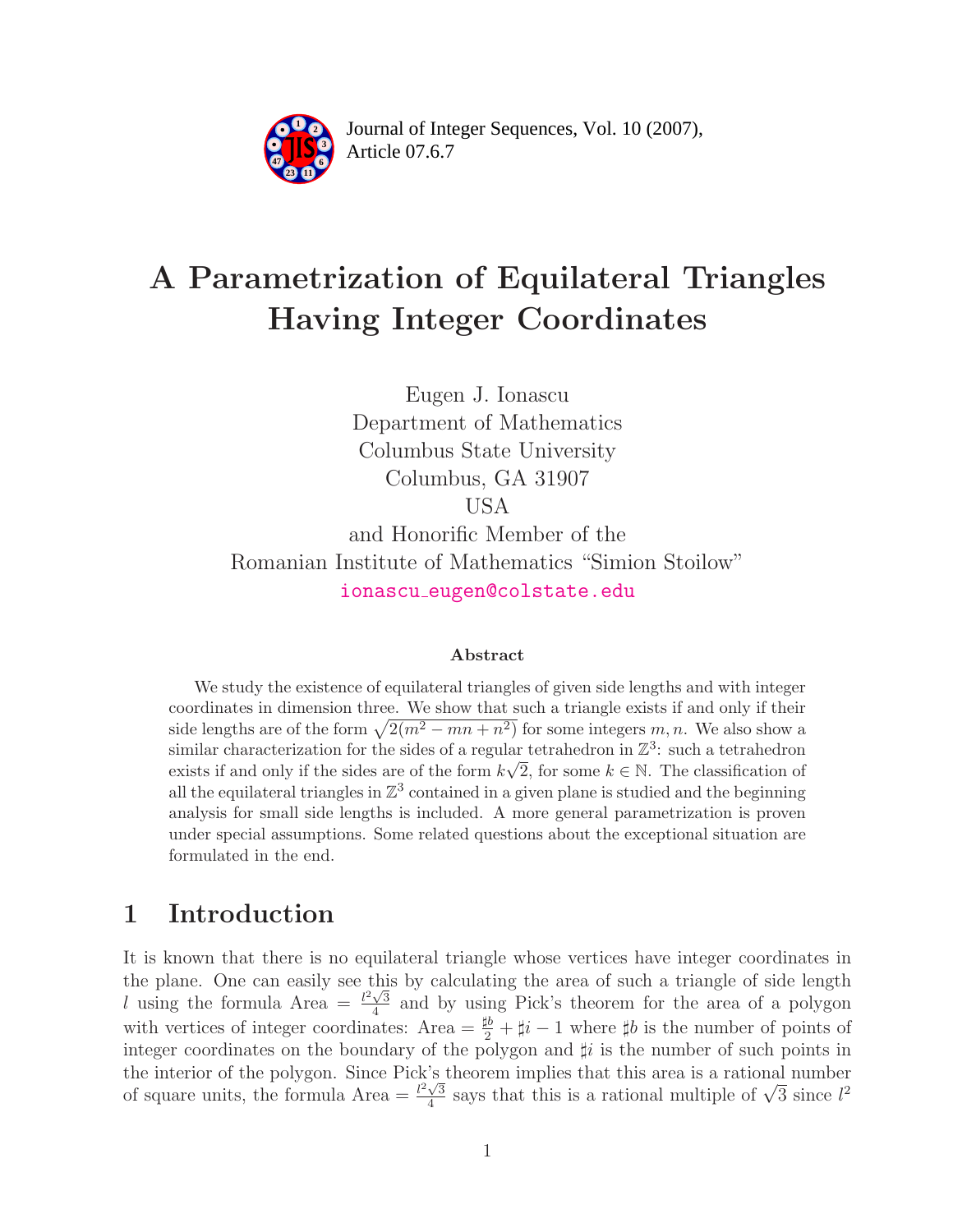| $ O(0,0,0) $ $A_1(9,9,0)$  | $B_1(9,0,9)$                                              | $C_1(0, 9, 9)$ |
|----------------------------|-----------------------------------------------------------|----------------|
| $ O(0,0,0) $ $A_2(-9,9,0)$ | $B_2(-4, 5, -11)$ $C_2(3, 12, -3)$                        |                |
|                            | $  O(0,0,0)   A_3(12,3,-3)   B_3(7,-8,-7)   C_3(3,3,-12)$ |                |

Table 1: Coordinates of the three regular tetrahedra in Figure 1

must be a positive integer by the Pythagorean theorem. This contradiction implies that no such triangle exists.

The analog of this fact in three dimensions is not true since one can form a regular tetrahedron by taking as vertices the points  $O(0,0,0)$ ,  $A(1,1,0)$ ,  $B(1,0,1)$  and  $C(0,1,1)$ . It turns out that the sides of such regular tetrahedra have to be of the form  $k\sqrt{2}$ ,  $k \in \mathbb{N}$ . Moreover and as a curiosity, one can use the facts derived in this note to show that there are only three regular tetrahedra in  $\mathbb{Z}^3$  having the origin as one of their vertices and of side lengths  $9\sqrt{2}$ , where the counting has been done up to symmetries of the cube. In the figure below, that we generated with Maple, we show three regular tetrahedra that together with all their cube symmetries fill out the class just described.



Figure 1: Regular tetrahedra of side lengths  $9\sqrt{2}$ 

Along these lines, we mention the following related result of Schoenberg, [\[3\]](#page-16-0), who proved that a regular *n*-simplex exists in  $\mathbb{Z}^n$  in the following cases and no others:

(i) *n* is even and  $n + 1$  is a square;

(ii)  $n \equiv 3 \pmod{4}$ ;

(iii)  $n \equiv 1 \pmod{4}$  and  $n + 1$  is the sum of two squares.

In conjunction to the results of this note, Schoenberg's characterization opens more questions such as: what are the corresponding parameterizations in all these cases when regular *n*simplexes do exist? Or, what is the similar characterization for the regular  $n$ -simplex side lengths?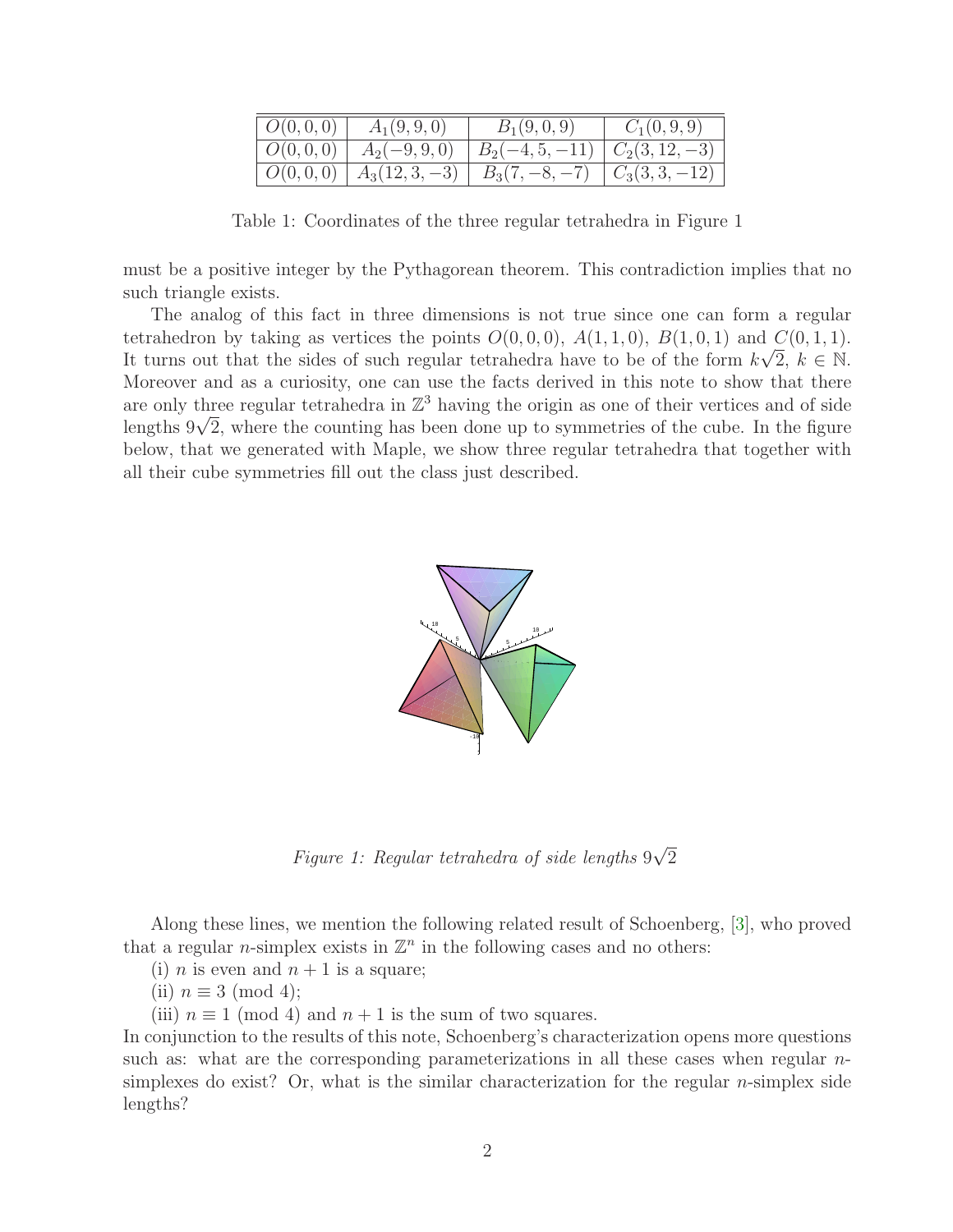| $\mid \mathcal{ET}(n) \mid 8 \mid 80 \mid 368 \mid 1264 \mid 3448 \mid 7792 \mid 16176 \mid 30696 \mid 54216 \mid 90104$ |  |  |  |  |  |
|--------------------------------------------------------------------------------------------------------------------------|--|--|--|--|--|

Table 2: Sequence A 102698

Equilateral triangles with vertices of integer coordinates in the three-dimensional space are numerous as one could imagine from the situation just described. One less obvious example is the triangle CDO with  $C(31, 19, 76)$  and  $D(44, 71, 11)$  having side lengths equal to  $13\sqrt{42}$ . Generating all such triangles is a natural problem and we may start with one such triangle and then apply the group of affine transformations  $T_{\alpha,0,\vec{y}}(\vec{x}) = \alpha O(\vec{x}) + \vec{y}$ where O is an orthogonal matrix with rational coefficients,  $\alpha \in \mathbb{Z}$ , and  $\vec{y}$  a vector in  $\mathbb{Z}^3$ . Naturally, we may obtain triangles that have certain length sides but not all desired triangles can be obtained this way. Indeed, such a transformation multiplies the side lengths with the factor  $\alpha$  and so for instance the triangle  $OAB$  with side lengths  $\sqrt{2}$  cannot be transformed this way into the triangle CDO. We are interested in parametrizations that encompasses all equilateral triangles in  $\mathbb{Z}^3$  that are contained in the same plane. This requires further restrictions on the type of transformations  $T_{\alpha,O,\vec{y}}$ .

In fact, in the next section we show that the side lengths which appear from such equilateral triangles are of the form  $\sqrt{2N(\zeta)}$  where  $\zeta$  is an Eisenstein-Jacobi integer and  $N(\zeta)$ is its norm. The Eisenstein-Jacobi integers are defined as  $\mathbb{Z}[\omega]$  where  $\omega$  is a primitive cubic root of unity, i.e., the complex numbers of the form  $\zeta = m - n\omega$  with  $m, n \in \mathbb{Z}$  with their norm given by  $N(\zeta) = m^2 - mn + n^2$ .

What makes the existence of such triangles work in space that does not work in two dimensions? We show in Proposition [2](#page-3-0) that the plane containing such a triangle must have a normal vector  $\vec{n} = a\vec{i} + b\vec{j} + c\vec{k}$  where  $a, b, c$  are integers that satisfy the Diophantine equation

$$
a^2 + b^2 + c^2 = 3d^2, \ d \in \mathbb{Z}.
$$
 (1)

<span id="page-2-0"></span>This equation has no non-trivial solutions when  $abc = 0$ , according to Gauss' characterization for the numbers that can be written as sums of two perfect squares.

Our study of the existence of such triangles started with an American Mathematics Competition problem in the beginning of 2005. The problem was stated as follows:

**Problem 1.** Determine the number of equilateral triangles whose vertices have coordinates in the set  $\{0, 1, 2\}$ .

It turns out that the answer to this question is 80. Let us introduce the notation  $\mathcal{ET}(n)$  for the number of equilateral triangles whose vertices have coordinates in the set  $\{0, 1, 2, \ldots, n\}$ for  $n \in \mathbb{N}$ . Some of the values of  $\mathcal{ET}(n)$  are tabulated in Table 2.

This sequence was entered in the on-line Encyclopedia of Integer Sequences [\[5\]](#page-16-1) by Joshua Zucker on February 4th, 2005. The first 34 terms in this sequence were calculated by Hugo Pfoertner using a program in Fortran (private communication). Our hope is that the results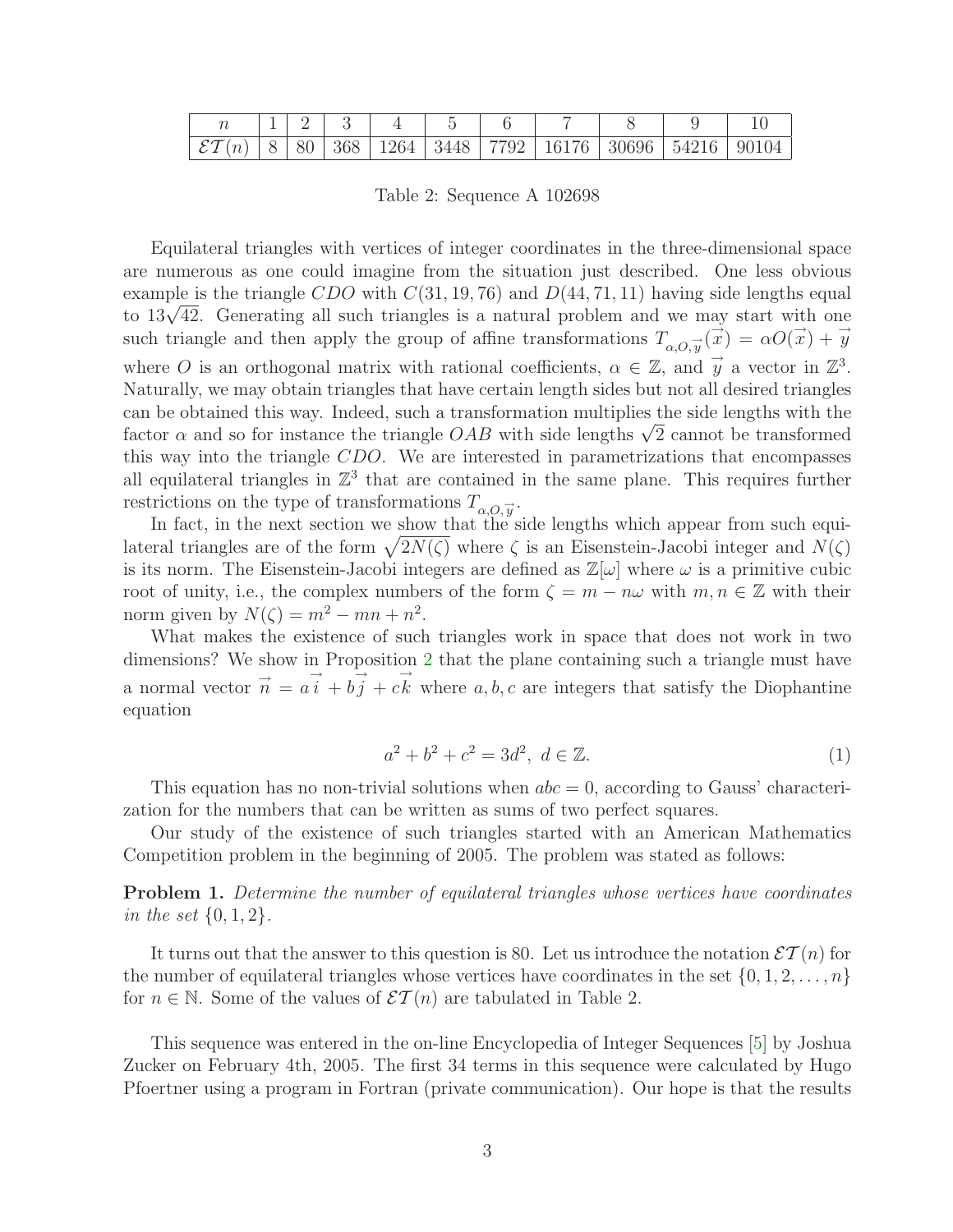obtained here may be used in designing a program that could calculate  $\mathcal{ET}(n)$  for significantly more values of *n*.

### 2 Planes containing equilateral triangles in  $\mathbb{Z}^3$

<span id="page-3-1"></span>Let us denote the side lengths of an equilateral triangle  $\triangle OPQ$  by l. We are going to discard translations, so we may assume that one of the vertices of such a triangle is  $O(0, 0, 0)$ . If the other two points, P and Q, have coordinates  $(x, y, z)$  and  $(u, v, w)$  respectively, then as we have seen before the area of  $\triangle OPQ$  is given by

Area 
$$
=
$$
  $\frac{l^2\sqrt{3}}{4} = \frac{1}{2} |\vec{OP} \times \vec{OQ}| = \begin{vmatrix} \vec{i} & \vec{j} & \vec{k} \\ \vec{i} & \vec{j} & \vec{k} \\ x & y & z \\ u & v & w \end{vmatrix}$ . (2)

This implies the following simple proposition but essential in our discussion:

<span id="page-3-0"></span>**Proposition 2.** Assume the triangle  $\triangle OPQ$  is equilateral and its vertices have integer coordinates with O the origin and  $l = ||\vec{OP}||$ . Then the points P and Q are contained in a plane of equation  $a\alpha + b\beta + c\gamma = 0$ , where a, b, c, and d are integers which satisfy [\(1\)](#page-2-0) and  $l^2 = 2d$ .

*Proof.* Assume the coordinates of  $P$  and  $Q$  are denoted as before. Let us observe that  $\vec{U}^2 = ||\vec{OP} - \vec{OQ}||^2 = (x - u)^2 + (y - v)^2 + (z - w)^2 = 2\vec{U}^2 - 2(\underline{x}u + yv + zw)$  which implies  $xu + yv + zw = \frac{l^2}{2} = d \in \mathbb{Z}$ . Then using the fact that  $\overrightarrow{OP}$  and  $\overrightarrow{OQ}$  are contained in the plane orthogonal on the vector  $\overrightarrow{OP} \times \overrightarrow{OQ} = a\overrightarrow{i} + b\overrightarrow{j} + c\overrightarrow{k}$  with  $a = yw - vz, b = zu - xw$  and  $c = xv - yu$  the statement follows from [\(2\)](#page-3-1).

The equation [\(1\)](#page-2-0) has infinitely many integer solutions besides the obvious ones  $a = \pm d$ ,  $b = \pm d$ ,  $c = \pm d$ . For instance we can take  $a = -19$ ,  $b = 11$ ,  $c = 5$  and  $d = 13$  and the triangle  $OCD$  given in the Introduction has C and D in the plane  $\{(\alpha, \beta, \gamma) \in \mathbb{R}^3 | -19\alpha + 11\beta + 5\gamma =$ 0. For the purpose of computing  $\mathcal{ET}(n)$  one has to consider all the planes of form below although we are going to concentrate only on those that contain the origin.

**Definition 3.** Let us consider the set  $P$  of all planes  $\{(\alpha, \beta, \gamma) \in \mathbb{R}^3 | a\alpha + b\beta + c\gamma = e\},\$ such that  $a^2 + b^2 + c^2 = 3d^2$  for some  $a, b, c, d, e \in \mathbb{Z}$  and  $gcd(a, b, c) = 1$ .

<span id="page-3-2"></span>So, if one starts with a plane  $\pi$  in  $\mathcal{P}$ , picks two points of integer coordinates that belong to  $\pi$ , which amounts to solving a simple linear Diophantine equation, the natural question is weather or not there exists a third point of integer coordinates, contained in  $\pi$ , that completes the picture to an equilateral triangle (see Figure [2,](#page-4-0) where  $O$  and  $P$  are the chosen points and the third point is denoted here by  $Q_+$  or  $Q_-$  since there are two possible such candidates). In order for the third point to exist one needs to take the first two points in a certain way. But if one requires only that the new point have rational coordinates it turns out that this is always possible and the next theorem gives a way to find the coordinates of the third point in terms of the given data.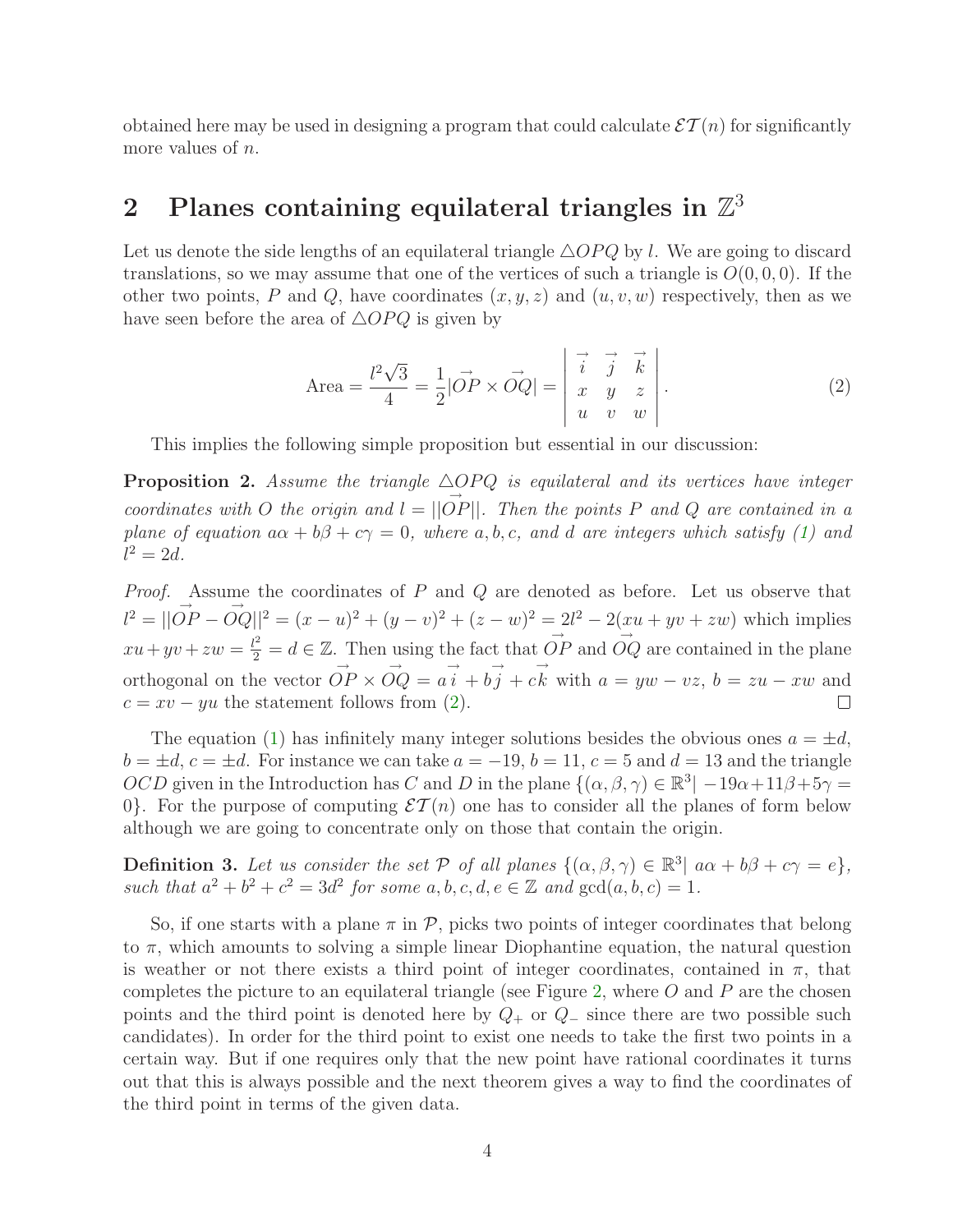<span id="page-4-0"></span>**Theorem 4.** Assume that  $P(u, v, w)$   $(u, v, w \in \mathbb{Q})$  is an arbitrary point of a plane  $\pi \in \mathcal{P}$ of normal vector  $(a, b, c)$  and passing through the origin O. Then the coordinates of a point  $Q(x, y, z)$  situated in  $\pi$  and such that the triangle  $\triangle OPQ$  is equilateral are all rational numbers given by:



Figure 2: Plane of normal  $(a,b,c)$ 

*Proof.* From the geometric interpretation of the problem we see that a point  $Q \in \pi$  such that  $\triangle OQP$  becomes equilateral is at the intersection of plane  $\pi$  and two spheres of radius  $OP$  and centers O and P. There are exactly two points with this property lying on a segment perpendicular to OP and passing through its midpoint. We want to show that one point is given by taking the plus sign in all equalities in [\(3\)](#page-4-0) and the other point corresponds to the minus sign in all equalities in [\(3\)](#page-4-0). We are going to set  $\vec{n} =$ 1  $\overline{d\sqrt{3}}$  $(a, b, c)$  which is one of the two unit vectors normal to the plane  $\pi$  and let  $\vec{r} = \vec{OP} = (u, v, w)$ . Then the cross product  $\overrightarrow{r} \times \overrightarrow{n}$  is given by

$$
\vec{r} \times \vec{n} = \frac{1}{d\sqrt{3}}(cv - bw, aw - cu, bu - av).
$$

So we observe that the solution  $(x, y, z)$  is, in fact, if written in vector notation,  $\overrightarrow{OQ}_{\pm} =$ 1 2  $\overrightarrow{r} \pm \frac{\sqrt{3}}{2}$ 2  $\vec{r} \times \vec{n}$ . It is easy now to check that  $\vec{r}$  and  $\vec{OQ}_{\pm}$  have the same norm and make a  $60^\circ$  angle in between.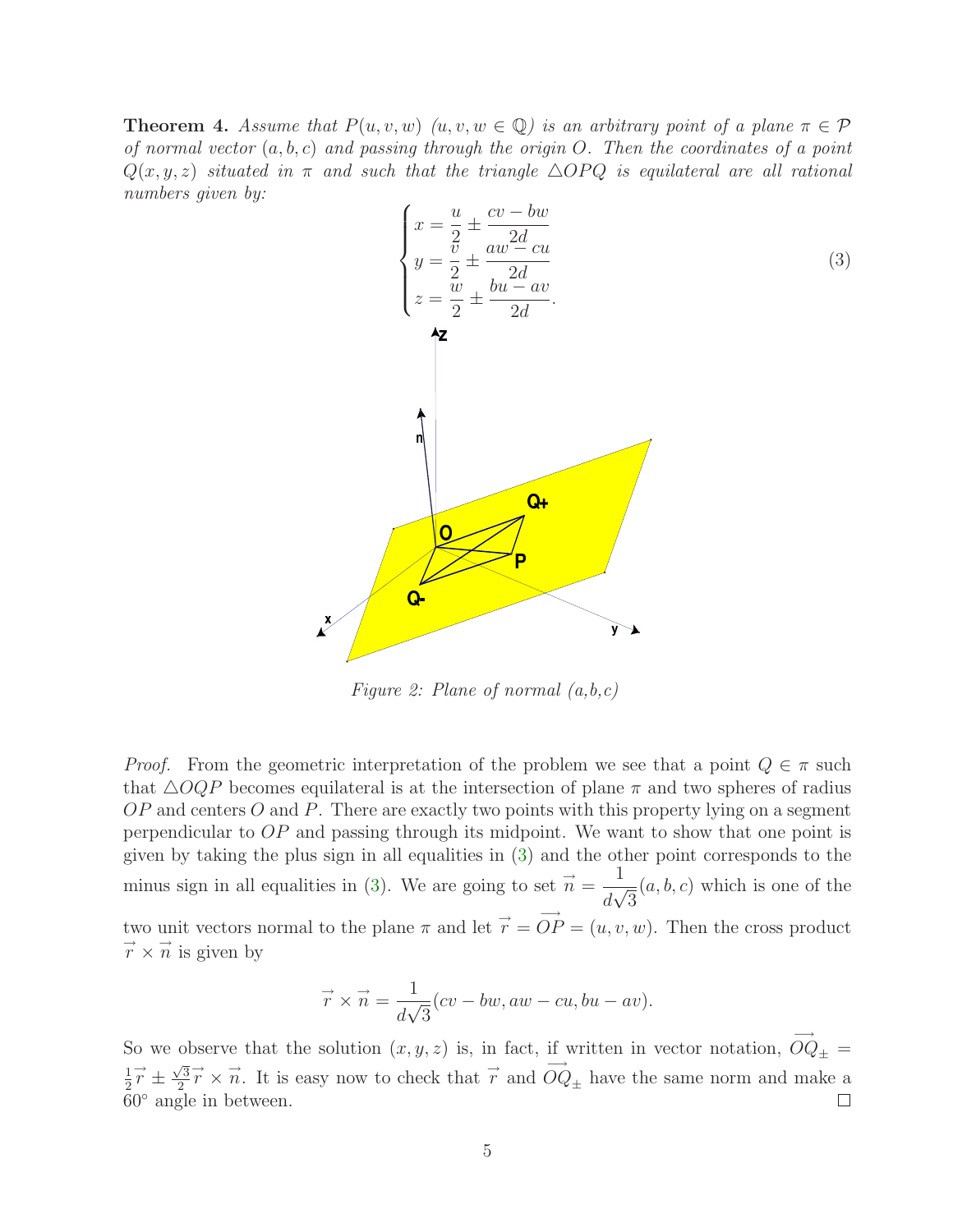## 3 Solutions of the Diophantine equation  $a^2+b^2+c^2=3d^2$

We have enough evidence to believe that for each  $(a, b, c)$  satisfying [\(1\)](#page-2-0) for some  $d \in \mathbb{Z}$ , there are infinitely many equilateral triangles in  $\mathbb{Z}^3$  that belong to a plane of normal vector  $(a, b, c)$ and the purpose of this paper is to determine a way to generate all these triangles. But how many planes do we have in  $\mathcal{P}$ ? Let us observe that if d is even, then not all of a, b, c can be odd integers, so at least one of them must be even. Then the sum of the other two is a number divisible by 4 which is possible only if they are also even. Therefore we may reduce all numbers by a factor of two in this case. So, if we assume without loss of generality that  $gcd(a, b, c) = 1$ , then such solutions of [\(1\)](#page-2-0) must have d an odd integer and then this forces that  $a, b$  and  $c$  must be all odd integers too. If in addition, disregarding the signs, we have  $a, b, c \in \mathbb{N}$  and  $a \leq b \leq c$ , then such a solution will be referred to as a *primitive* solution of [\(1\)](#page-2-0). One can find lots of solutions of [\(1\)](#page-2-0) in the following way.

<span id="page-5-1"></span>**Proposition 5.** (i) The following formulae give a three integer parameter solution of  $(1)$ :

<span id="page-5-0"></span>
$$
\begin{cases}\na = -x_1^2 + x_2^2 + x_3^2 - 2x_1x_2 - 2x_1x_3 \\
b = x_1^2 - x_2^2 + x_3^2 - 2x_2x_1 - 2x_2x_3 \\
c = x_1^2 + x_2^2 - x_3^2 - 2x_3x_1 - 2x_3x_2 \\
d = x_1^2 + x_2^2 + x_3^2\n\end{cases}
$$
\n(4)

(ii) Every nontrivial primitive solution of [\(1\)](#page-2-0) is of the form [\(4\)](#page-5-0) with  $x_1, x_2, x_3 \in \mathbb{Z}[\frac{1}{\sqrt{n}}]$  $\frac{1}{k}$ with  $k = (3d - a - b - c)/2 \in \mathbb{N}$ .

*Proof.* For the first part of this proposition, one can check that a, b, c and d given by  $(4)$ satisfy [\(1\)](#page-2-0). For the second, we assume that  $(a, b, c, d)$  is a primitive solution of [\(1\)](#page-2-0) not equal to  $(1, 1, 1, 1)$ . Then we can introduce  $x_1 = (d - a)t$ ,  $x_2 = (d - b)t$ ,  $x_3 = (d - c)t$  where  $t \in \mathbb{R}$ such that  $x_1^2 + x_2^2 + x_3^2 = d$ . This gives

$$
t^{2} = \frac{d}{(d-a)^{2} + (d-b)^{2} + (d-c)^{2}} = \frac{d}{6d^{2} - 2d(a+b+c)} = \frac{1}{2(3d-a-b-c)} = \frac{1}{2}\frac{t}{x_{1} + x_{2} + x_{3}},
$$

and so  $t = \frac{1}{2s}$  with  $s = x_1 + x_2 + x_3 = \sqrt{(3d - a - b - c)/2}$ . Every primitive solution of [\(1\)](#page-2-0) must have a, b, c, and d all odd numbers as we have observed. This makes  $k = (3d-a-b-c)/2$ an integer. Since  $3d > a + b + c$  is equivalent to  $3(a^2 + b^2 + c^2) - (a + b + c)^2 = (a - b)^2 + (b - c)^2$  $(c)^2 + (a - c)^2 > 0$ , it follows that  $k \in \mathbb{N}$ . Then, for instance,  $x_1 = \frac{d-a}{2} \frac{1}{\sqrt{d}}$  $\frac{1}{\overline{k}}\in\mathbb{Z}[\frac{1}{\sqrt{2}}]$  $\frac{1}{\overline{k}}$  because  $d - a$  is even. Therefore, in general, every nontrivial primitive solution of [\(1\)](#page-2-0) is of the form (4) with  $x_1, x_2, x_3 \in \mathbb{Z}[\frac{1}{x}]$ . [\(4\)](#page-5-0) with  $x_1, x_2, x_3 \in \mathbb{Z}[\frac{1}{\sqrt{n}}]$  $\frac{1}{k}$ .

Example: The following example shows that [\(4\)](#page-5-0) does not cover all solutions of [\(1\)](#page-2-0). Suppose  $a = 5, b = 11, c = 19$  $a = 5, b = 11, c = 19$  $a = 5, b = 11, c = 19$  and  $d = 13$ . As we have seen in the proof of Proposition 5,  $x_1, x_2, x_3$ in [\(4\)](#page-5-0) are uniquely determined:  $x_1 = \frac{4}{\sqrt{2}}$  $\frac{1}{2}$ ,  $x_2 = \frac{1}{\sqrt{2}}$  $\frac{1}{2}$  and  $x_3 = -\frac{3}{\sqrt{2}}$  $\frac{1}{2}$ .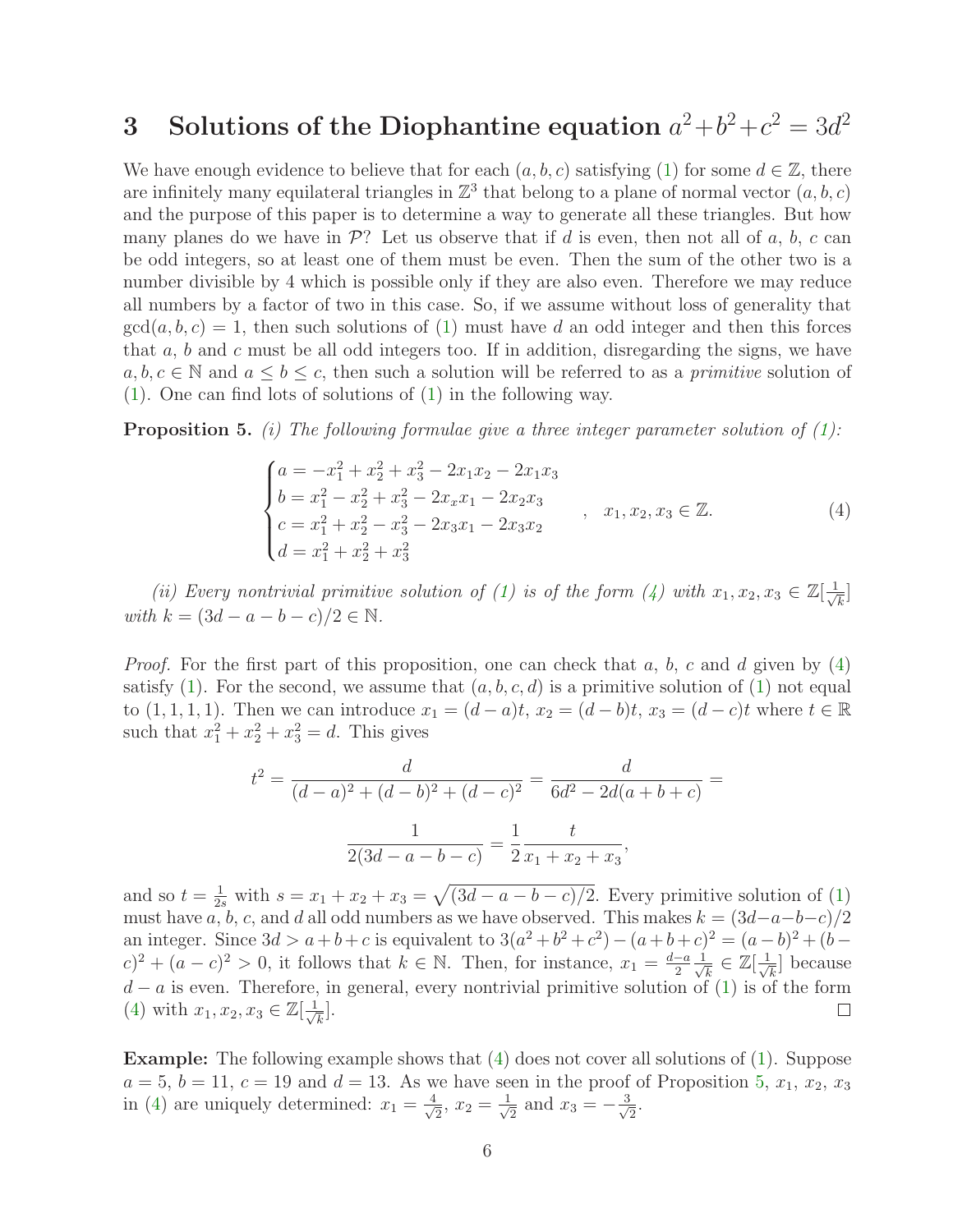|   | (a,b,c)         |    | (a,b,c)                                    |
|---|-----------------|----|--------------------------------------------|
|   | $\{(1,1,1)\}\$  |    | $\{(1, 11, 11), (5, 7, 13)\}\$             |
|   | $\{(1,1,5)\}\$  |    | $\{(1, 1, 19), (5, 7, 17), (5, 13, 13)\}\$ |
| 5 | $\{(1,5,7)\}\$  | 13 | $\{(5, 11, 19), (7, 13, 17)\}\$            |
|   | $\{(1,5,11)\}\$ | 15 | $\{(1,7,25), (5,11,25), (5,17,19)\}\$      |

Table 3: Primitive solutions of [\(1\)](#page-2-0)

<span id="page-6-0"></span>Although formulae [\(4\)](#page-5-0) provide infinitely many solutions of [\(1\)](#page-2-0), the following proposition brings additional information about its integer solutions.

**Proposition 6.** The equation [\(1\)](#page-2-0) has non-trivial solutions for every odd integer  $d \geq 3$ .

*Proof.* If  $d = 2p + 1$  for some  $p \in \mathbb{Z}$ ,  $p \ge 1$ , then  $3d^2 = 3[4p(p + 1) + 1] = 8l + 3$  which shows that  $3q^2 \equiv 3 \pmod{8}$ . From Gauss's Theorem about the number of representations of a number as a sum of three squares ([\[2,](#page-16-2) Thm. 2, p. 51]), we see that the number of representations of  $3d^2$  as a sum of three squares is at least 24. Here, the change of signs is counted so each solution actually generates eight solutions by just changing the signs. Also, the six permutations of  $a, b$  and  $c$  get into the counting process. So, there must be at least one solution which is nontrivial since the solution  $3d^2 = d^2 + d^2 + d^2$  generates only eight solutions by using all possible change of signs.  $\Box$ 

Remark: One can generate an infinite family of solutions of [\(1\)](#page-2-0) by reducing it two separate equations, say for example  $146 = 3d^2 - c^2$  and  $a^2 + b^2 = 146$ . The second equation admits as solution, for instance,  $a = 11$  and  $b = 5$ . The first equation has a particular solution  $d = 7$  and  $c = 1$ . Then one can use the recurrence formulae to obtain infinitely many solutions of  $146 = 3d^2 - c^2$ :

$$
d_{n+1} = 2d_n + c_n, \ \ c_{n+1} = 3d_n + 2c_n \ \text{for} \ n \in \mathbb{N}
$$

and  $d_1 = 7$ ,  $c_1 = 1$ . A simple calculation shows that  $3d_{n+1}^2 - c_{n+1}^2 = 3d_n^2 - c_n^2$  so, by induction,  $(d_n, c_n)$  is a solution of the equation  $3d^2 - c^2 = 146$  for all  $n \in \mathbb{N}$ . It is easy to see that  $q_n$ and  $c_n$  are increasing sequences so this procedure generates infinitely many solutions of  $(1)$ .

The primitive solutions of [\(1\)](#page-2-0) for small values of d are included in the Table 3.

As a curiosity the number of primitive representations as in [\(1\)](#page-2-0) corresponding to  $d = 2007$ is 333.

#### 4 The first six parametrizations

The simplest solution of [\(1\)](#page-2-0) is  $a = b = c = d = 1$ . We are going to introduce some more notation here before we give the parametrization for this case.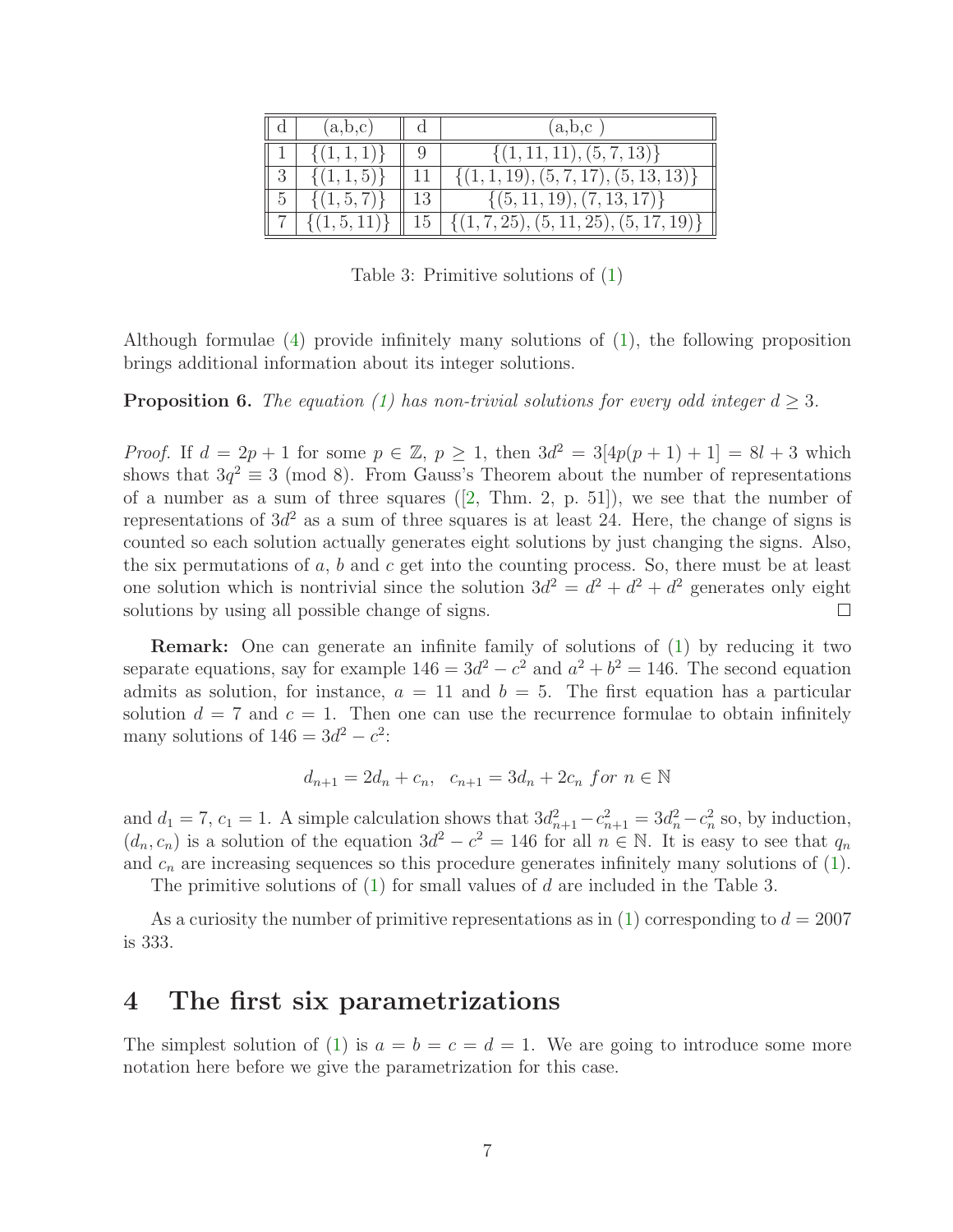**Definition 7.** For every  $(a, b, c)$ , a primitive solution of [\(1\)](#page-2-0), denote by  $\mathcal{T}_{a,b,c}$  the set of all equilateral triangles with integer coordinates having the origin as one of the vertices and the *other two lie in the plane*  $\{(\alpha, \beta, \gamma) \in \mathbb{R}^3 | a\alpha + b\beta + c\gamma = 0\}.$ 

It is clear now that in light of Proposition [2,](#page-3-0) every equilateral triangle having integer coordinates after a translation, interchange of coordinates, or maybe a change of signs of some of the coordinates, belongs to one of the classes  $\mathcal{T}_{a,b,c}$ . Let us introduce also the notation T for all the equilateral triangles in  $\mathbb{Z}^3$ . If we have different values for a, b and c, how many different planes can one obtain by permuting  $a, b$  and c in between and changing their signs? That will be 6 permutations and essentially 4 change of signs (note that  $ax+by+cz = 0$  is the same plane as  $(-a)x+(-b)y+(-c)z=0$ ) which gives a total of 24 such transformations. We are going to denote the group of symmetries of the space determined by these transformations and leave the origin fixed, by  $\mathcal{S}_{cube}$  (it is actually the group of symmetries of the cube). Hence we have

$$
\mathcal{T} = \bigcup_{\substack{S \in \mathcal{S}_{cube}, S(O) = O, \\ a^2 + b^2 + c^2 = 3d^2}} s(\mathcal{T}_{a,b,c}) + v. \tag{5}
$$
\n
$$
0 < a \le b \le c, \gcd(a, b, c) = 1
$$
\n
$$
a, b, c, d \in \mathbb{Z}, v \in \mathbb{Z}^3
$$

<span id="page-7-1"></span><span id="page-7-0"></span>**Theorem 8.** Every triangle  $OAB \in \mathcal{T}_{1,1,1}$  is of the form  $\{A, B, O\} = \{(m, -n, n-m), (m-m)\}$  $n, -m, n$ ,  $(0, 0, 0)$  for some  $m, n \in \mathbb{Z}$ . The side lengths of  $\triangle OAB_{m,n}$  are given by

$$
l = \sqrt{2(m^2 - mn + n^2)}.
$$

*Proof.* Let us assume A has coordinates  $(u, v, w)$  with  $u + v + w = 0$  and  $B(x, y, z)$  with  $x + y + z = 0$ . From [\(3\)](#page-4-0) we get that  $x = \frac{u}{2} + \frac{v - w}{2}$ ,  $y = \frac{v}{2} + \frac{w - u}{2}$ ,  $z = \frac{v}{2} + \frac{u - v}{2}$  if we choose the plus signs. This choice is without loss of generality since we can interchange the roles of A and B if necessary. This implies  $x = -w$ ,  $y = -u$  and  $z = -v$ . So, if we denote  $u = m$ ,  $v = -n$  then  $w = n - m$  and so  $x = m + n$ ,  $y = -m$ ,  $z = -n$ .  $v = -n$  then  $w = n - m$  and so  $x = m + n$ ,  $y = -m$ ,  $z = -n$ .

We are introducing the notation  $N(m, n) = 2(m^2 - mn + n^2)$  for  $m, n \in \mathbb{Z}$ . For the next cases,  $d \in \{3, 5, 7\}$  $d \in \{3, 5, 7\}$  $d \in \{3, 5, 7\}$ , as we have recorded in the Table 3,  $3d^2$  has also a unique primitive representation. One can use basically the same technique as in the proof of Theorem [8](#page-7-0) to derive the corresponding parameterizations for the vertices in  $\mathcal{T}_{a,b,c}$   $(d \in \{3,5,7\})$  and the corresponding side lengths but for each individual set of formulae, that are given below, we had something specific to work out in order to get rid of denominators that naturally arise from applying [\(3\)](#page-4-0):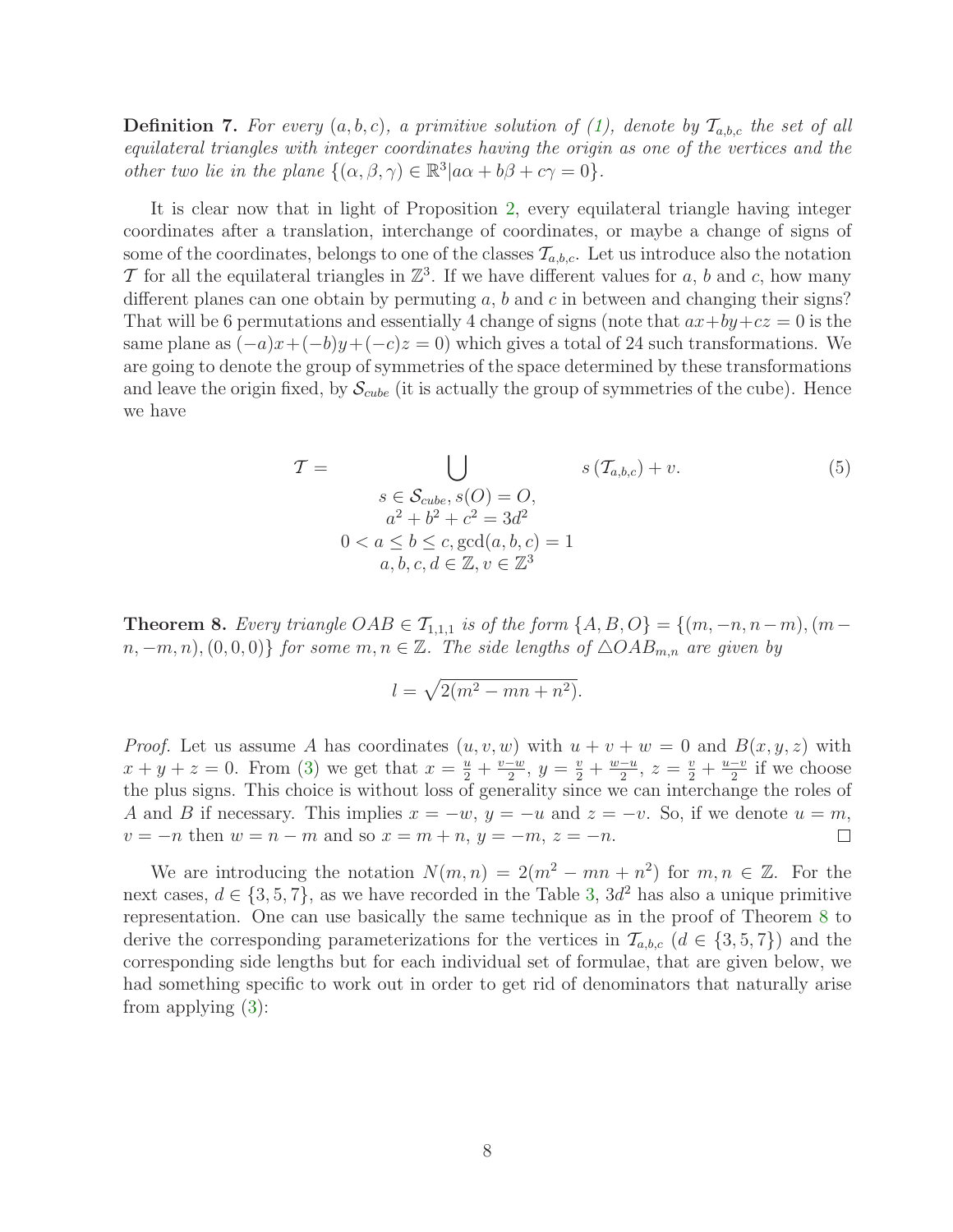$$
d = 3, l = 3\sqrt{N(m, n)}
$$
  
\n
$$
T_{1,1,5} = \{ [O, (4m - 3n, m + 3n, -m), (3m + n, -3m + 4n, -n)] : m, n \in \mathbb{Z}, l \neq 0 \},
$$
  
\n
$$
d = 5, l = 5\sqrt{N(m, n)}
$$
  
\n
$$
T_{1,5,7} = \{ [O, (7m - 4n, 5n, -m - 3n), (3m - 7n, 5m, -4m + n)] : m, n \in \mathbb{Z}, l \neq 0 \},
$$
  
\n
$$
d = 7, l = 7\sqrt{N(m, n)}, T_{1,5,11} = \{ [O, (8m - 9n, 5m + 4n, -3m - n), (-m - 8n, 9m - 5n, -4m + 3n)] : m, n \in \mathbb{Z}, l \neq 0 \}.
$$

**Remark:** Every triangle in one particular family,  $s(\mathcal{T}_{a,b,c}) + v$ , is different of all the other triangles in other families since they live in different planes. So if we take in [\(5\)](#page-7-1) only the symmetries  $s \in \mathcal{S}_{cube}$ ,  $s(O) = O$ , that give different normal vectors (two of the numbers a, b, c may be equal) then  $(5)$  is a partition of T.

The case  $d = 9$  is the first in which there are two essentially different primitive representations of  $3d^2$ :  $3(9)^2 = 1^2 + 11^2 + 11^2 + 1 = 5^2 + 7^2 + 13^2$ . The corresponding parameterizations are included below:

$$
d = 9, l = 9\sqrt{N(m, n)}, T_{1,11,11} = \{ [O, (11m - 11n, 4m + 5n, -5m - 4n),
$$
  

$$
(-11n, 9m - 4n, -9m + 5n) ] : m, n \in \mathbb{Z}, l \neq 0 \},
$$
  

$$
T_{5,7,13} = \{ [O, (7m + 5n, 8m - 11n, -7m + 4n),
$$
  

$$
(12m - 7n, -3m - 8n, -3m + 7n) ] : m, n \in \mathbb{Z}, l \neq 0 \}.
$$

To give an idea of how we obtained these parametrizations we will include the proof of the case  $d = 9$ ,  $a = 5$ ,  $b = 7$ ,  $c = 13$ , that gave us the last of the above formulae.

*Proof.* Assume that one of the points, P, has coordinates  $(u, v, w)$ . If one solves the Diophantine equation  $5u + 7v + 13w = 0$  finds that a general solution may be written as

$$
\begin{cases} w = 5u + 7t, \\ v = -10u - 13t \text{ and } t, w \in \mathbb{Z}. \end{cases}
$$

Using Theorem [4](#page-3-2) we see that the coordinates of a point  $Q$ , say  $(x, y, z)$ , such that  $\triangle OPQ \in \mathcal{T}_{5,7,13}$  must be given by [\(3\)](#page-4-0). Switching P with Q, if necessary, we may take all plus signs in [\(3\)](#page-4-0). This gives

$$
\begin{cases}\n x = -\frac{26u}{3} - \frac{109t}{9}, \\
 y = -\frac{13u}{3} - \frac{41t}{9}, \\
 z = \frac{17u}{3} + \frac{64t}{9}.\n\end{cases}
$$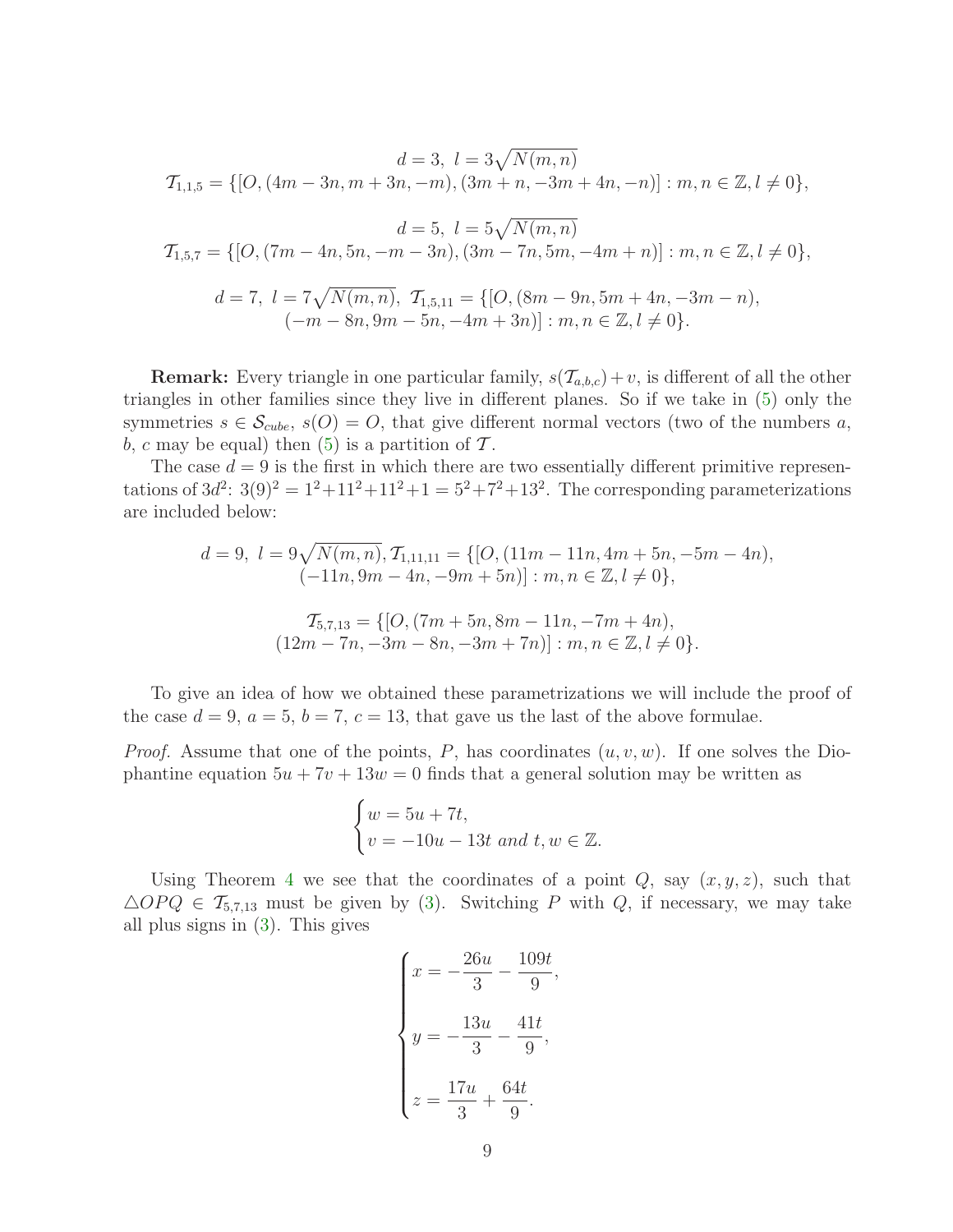Since  $x = -9u - 12t - \frac{t-3u}{9}$  must be an integer we need to have  $t = 3u + 9g$  for some  $g \in \mathbb{Z}$ . Substituting we find that all other coordinates are automatically integers:  $x = -45u - 109g$ ,  $y = -18u - 41g$ ,  $z = 27u + 64g$ . Calculating  $l^2 = u^2 + v^2 + w^2$  we get  $l^2 = 3078u^2 + 14742ug +$  $17658g^2 = 2(9)^2(19u^2+91ug+109g^2)$ . Or  $l^2 = 2(9)^2[(2u+5g)^2+(2u+5g)(3u+7g)+(3u+7g)^2]$ which suggests that we can change the variables  $2u + 5g = -m$  and  $3u + 7g = n$  to obtain the statement from the above parametrization. If we solve this system for  $u$  and  $q$  it turns out that the solution preserves integers values since  $u = 7m + 5n$  and  $g = -3m - 2n$ .  $\Box$ 

A natural question that we may ask at this point is whether or not every  $\mathcal{T}_{a,b,c}$  admits such a parametrization. In the next section we prove that this is indeed the case under the assumption that  $\min\{\gcd(a, d), \gcd(b, d), \gcd(c, d)\} = 1$ . However this is not always the case. In the last section we address the existence of solutions to [\(1\)](#page-2-0) for which  $\min\{\gcd(a, d), \gcd(b, d), \gcd(c, d)\} > 1.$ 

#### 5 Characterization of side lengths

We will begin with two preliminary results. The first we just need to recall it since it is a known fact that can be found in number theory books mostly as an exercise or as an implicit corollary of more general theorems about quadratic forms or Euler's  $6k + 1$  theorem (see [\[4\]](#page-16-3), pp. 568 and [\[1\]](#page-16-4), pp. 56).

<span id="page-9-0"></span>**Proposition 9.** An integer t can be written as  $m^2 - mn + n^2$  for some  $m, n \in \mathbb{Z}$  if and only if in the prime factorization of t, 2 and the primes of the form  $6k - 1$  appear to an even exponent.

<span id="page-9-1"></span>The next lemma is probably also known in algebraic number theory but we do not have straight reference for it so we are going to include a proof of it.

**Lemma 10.** An integer t which can be written as  $t = 3x^2 - y^2$  with  $x, y \in \mathbb{Z}$  is the sum of two squares if and only if t is of the form  $t = 2(m^2 - mn + n^2)$  for some integers m and n.

*Proof.* . For necessity, by Proposition [9,](#page-9-0) we have to show that t is even and  $t/2$  does not contain in its prime factor decomposition any of the primes 2 or those of the form  $6k - 1$ except to an even power. First, let us show that  $t$  must be even and the exponent of 2 in its prime factorization is odd. Since  $t = 3x^2 - y^2 = a^2 + b^2$  implies  $3x^2 = a^2 + b^2 + y^2$  we have observed that either all  $x, y, a$ , and  $b$  are even or all odd.

If  $x, y, a$  and b are all even we can factor out a 2 from all these numbers and reduce the problem to  $t/4$  instead of t. Applying this arguments several times one can see that  $t = 2^{2l+1}t'$  with  $t'$  odd and  $l \in \mathbb{Z}$ . Without loss of generality we may assume that  $l = 0$ . In this case t contains only one power of 2 in its prime decomposition and so  $x, y, a$  and b must be all odd.

Let us then suppose that  $t/2$  is divisible by a prime  $p = 6k - 1$  for some  $k \in \mathbb{N}$ . We need to show that the exponent of  $p$  in the prime factorization of  $t$  is even. Since  $p$  divides  $t = 3x^2 - y^2$  we get that  $3x^2 \equiv y^2 \pmod{p}$ . If p divides x, then p divides y and so  $p^2$  divides t which reduces the problem to  $t/p^2$ . Applying this argument several times we arrive to a point when p does not divide  $x/p^i$ . So, discarding an even number of p's from t, we may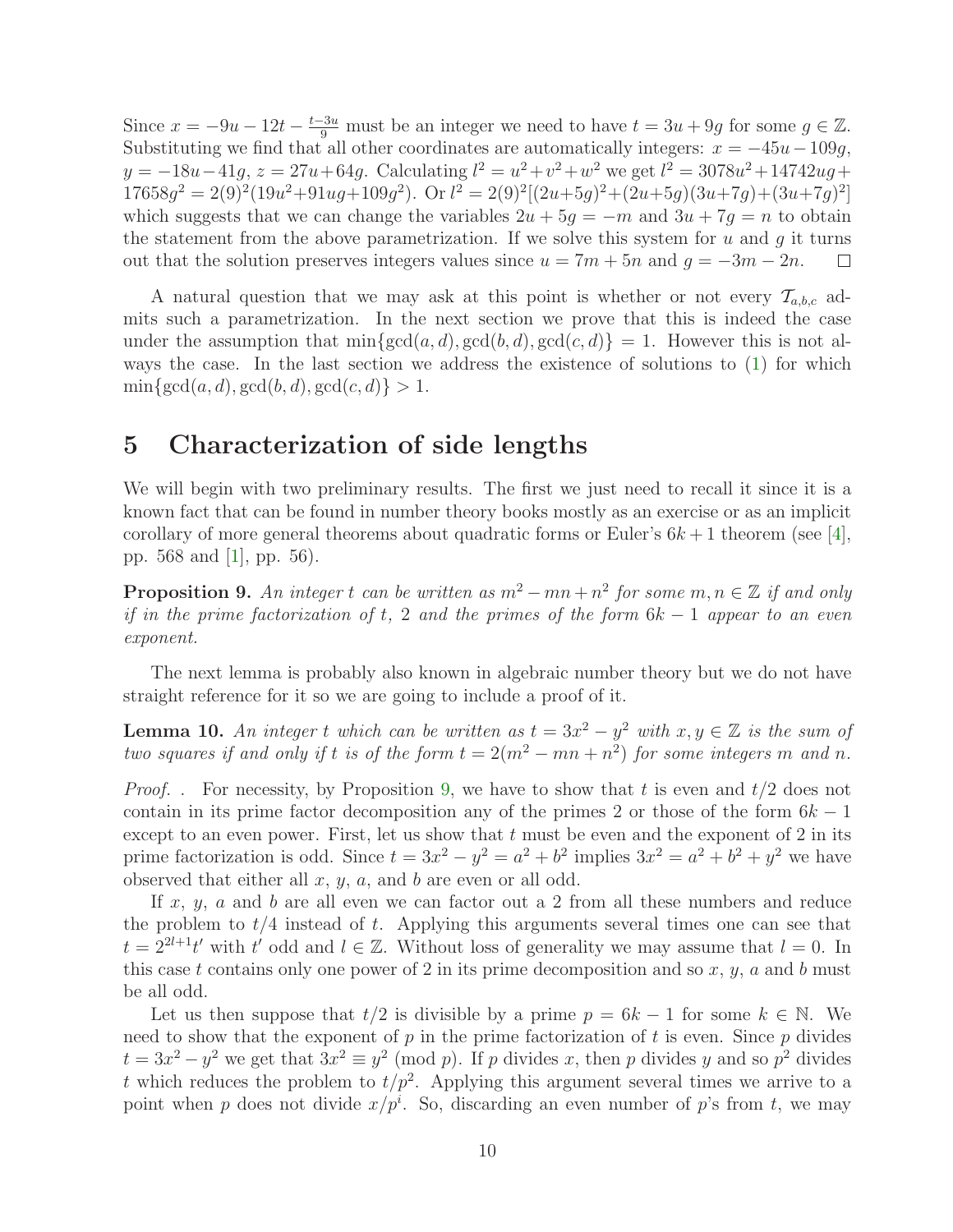assume that  $i = 0$ . This implies that x has an inverse modulo p and then  $z^2 \equiv 3 \pmod{p}$ , where  $z = x^{-1}y$ . Using the Legendre symbol this says that  $\left(\frac{3}{p}\right) = 1$ . By the Law of Quadratic Reciprocity ([\[4,](#page-16-3) Thm. 11.7]) we see that  $(\frac{p}{3}) = (-1)^{\frac{(p-1)}{2} \frac{3-1}{2}} = (-1)^{3k-1}$ . But the equation in  $w, w^2 \equiv p \pmod{3}$ , is equivalent to  $w^2 \equiv -1 \pmod{3}$  which obviously has no solution in w. This implies  $(\frac{p}{3}) = -1$  and so k has to be even. Therefore  $p = 12k' - 1 = 4j + 3$  for some  $j \in \mathbb{Z}$ . But by hypothesis, t is a sum of two squares and so, from Euler's characterization of those numbers,  $p$  must have an even exponent in the prime decomposition of  $t$ .

For sufficiency, let us assume that  $t = 3x^2 - y^2 = 2(m^2 - mn + n^2)$  for some  $x, y, m, n \in \mathbb{Z}$ . Using Euler's characterization we have to show that if  $p = 4k + 3$  is a prime dividing t then the exponent in its prime decomposition is even. If  $p = 3$ , then 3 divides y which implies  $x^2 - 3y'^2 = 2(m'^2 - m'n' + n'^2)$ . This is true because of Proposition [9](#page-9-0) which one has to use in both directions.

If  $m'^2 - m'n' + n'^2$  is not divisible by 3 then  $m'^2 - m'n' + n'^2 \equiv 1 \pmod{3}$  since all the prime factors of the form  $6k - 1$  and 2 appear to even exponents. This implies  $x^2 - 3y'^2 = 3$  $2(m^2 - m'n' + n'^2)$  (mod 3) or  $x^2 \equiv 2 \pmod{3}$  which is a contradiction. So,  $m'^2 - m'n' + n'^2$ must contain another factor of 3 and so the problem could be then reduced to  $t/9$  instead of t. Hence 3 must have an even exponent in the prime decomposition of  $t$ .

Let us assume that  $k = 3j - 1$  with  $j \in \mathbb{Z}$ . Then  $p = 12j - 1 = 6(2j) - 1$  and so these primes must appear to an even power in the decomposition of  $m^2 - mn + n^2$ . The case  $k = 3j + 1$  ( $p = 12k + 7$ ) is not possible because that will contradict the Law of Quadratic Reciprocity:  $\left(\frac{3}{p}\right)\left(\frac{p}{3}\right) = 1 \neq (-1)^{\frac{(p-1)}{2}\frac{3-1}{2}}$ .  $\Box$ 

<span id="page-10-0"></span>**Theorem 11.** An equilateral triangle of side lengths l and having integer coordinates in  $\mathbb{R}^3$ exists, if and only if  $l = \sqrt{2(m^2 - mn + n^2)}$  for some integers m and n (not both zero).

*Proof.* The sufficiency part of the theorem is given by the triangles in  $\mathcal{T}_{\infty,\infty,\infty}$  (Theorem [8\)](#page-7-0). For necessity let us start with an arbitrary equilateral triangle having integer coordinates and non zero side lengths l. Without loss of generality we may assume that one of its vertices is the origin. Denote the triangle as before  $\triangle OPQ$ , with  $P(u, v, w)$  and  $Q(x, y, z)$ . As we have shown in Proposition [2](#page-3-0) we know that  $au + bv + wc = 0$  and  $ax + by + cz = 0$  for some a, b, c satisfying  $a^2 + b^2 + c^2 = 3d^2$  and  $gcd(a, b, c) = 1$ . We noticed too that all a, b, c have to be odd integers and so, in particular, they are all non-zero numbers.

Then

$$
l^{2} = u^{2} + v^{2} + w^{2} = \left(\frac{bv + cw}{a}\right)^{2} + v^{2} + w^{2} = \frac{(a^{2} + b^{2})v^{2} + 2bcvw + (a^{2} + c^{2})w^{2}}{a^{2}}.
$$

Completing the square we have

$$
a^{2}l^{2} = (a^{2} + b^{2})v^{2} + 2bcvw + (a^{2} + c^{2})w^{2} = (3d^{2} - c^{2})\left(v + \frac{bcw}{3d^{2} - c^{2}}\right)^{2} + (3d^{2} - b^{2})w^{2} -
$$

$$
\frac{b^{2}c^{2}w^{2}}{3d^{2} - c^{2}} = (3d^{2} - c^{2})\left(v + \frac{bcw}{3d^{2} - c^{2}}\right)^{2} + 3\frac{d^{2}a^{2}w^{2}}{3d^{2} - c^{2}},
$$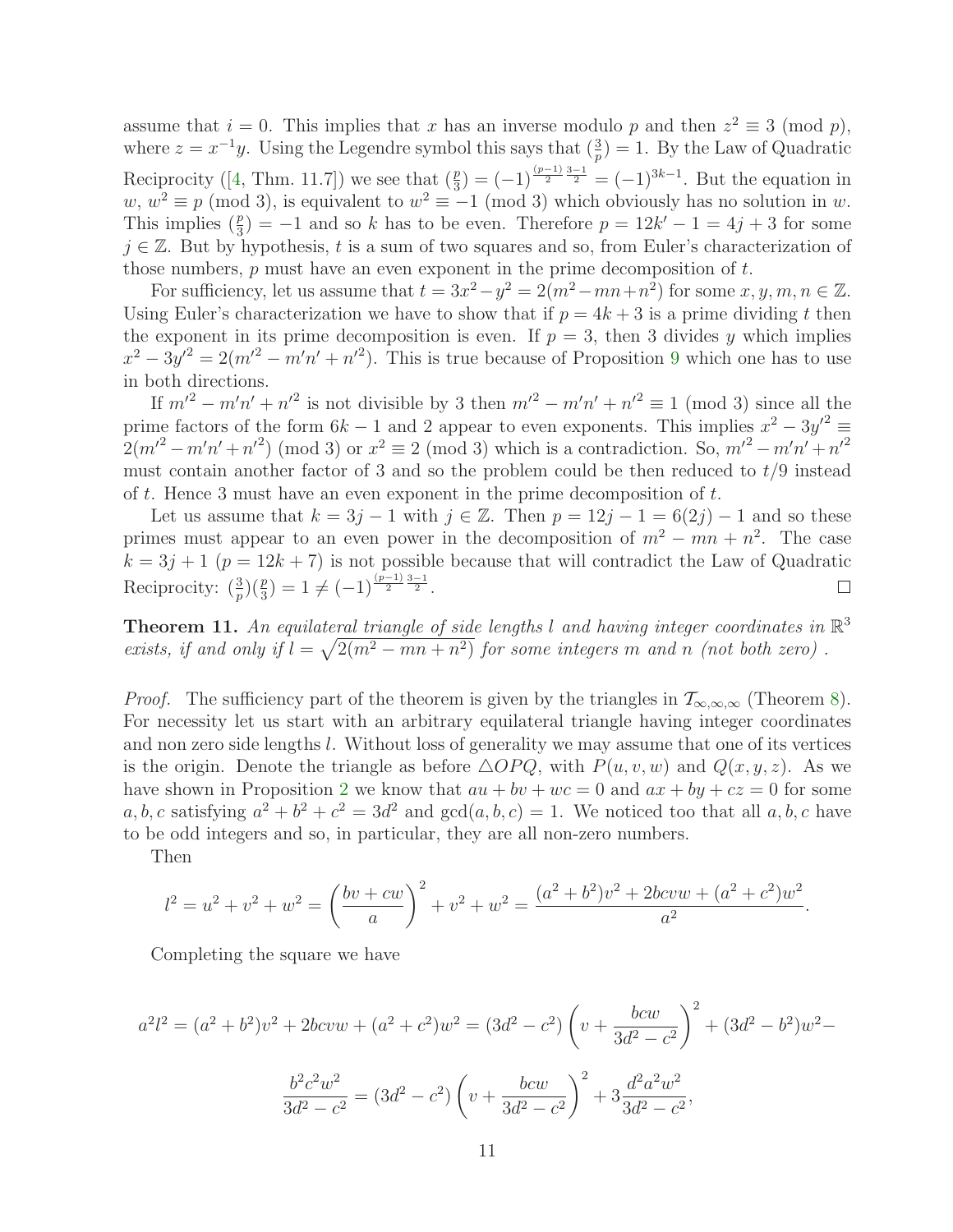or

$$
a^2(3d^2 - c^2)l^2 = [(3d^2 - c^2)v + bcw]^2 + 3d^2a^2w^2.
$$

This calculation shows that  $a^2(3d^2-c^2)l^2 = m'^2-m'n'+n'^2$  where  $m' = (3d^2-c^2)v + bcw +$ daw and  $n' = 2daw$ . By Lemma [10](#page-9-1) we can write  $3d^2 - c^2 = a^2 + b^2 = 2(m''^2 - m''n'' + n''^2)$ for some  $m'', n'' \in \mathbb{Z}$ . Hence

$$
l^{2} = 2\frac{1}{(2a)^{2}}\frac{m'^{2} - m'n' + n'^{2}}{m''^{2} - m''n'' + n''^{2}}
$$

.

 $\Box$ 

Because  $l^2 \in \mathbb{Z}$  and Proposition [9](#page-9-0) we see that  $l^2 = 2(m^2 - mn + n^2)$ .

We include here a similar result and the last of this section which is only based on Proposition [2.](#page-3-0)

**Proposition 12.** A regular tetrahedra of side lengths l and having integer coordinates in  $\mathbb{R}^3$ exists, if and only if  $l = m\sqrt{2}$  for some  $m \in \mathbb{N}$ .

*Proof.* For sufficiency, we can take the tetrahedra  $OPQR$  with  $P(m, 0, m)$ ,  $Q(m, m, 0)$  and  $R(0, m, m)$ .

For necessity, without loss of generality we assume the tetrahedra  $OPQR$  is regular and has all its coordinates integers. As before, we assume  $P(u, v, w)$  and  $Q(x, y, z)$ .



Figure 3: Regular tetrahedra

Let E be the center of the face  $\triangle OPQ$ . Then from Proposition [2](#page-3-0) we know that  $\vec{ER}$ |  $\frac{\overline{A}}{ER}$  $=\frac{(a,b,c)}{\sqrt{a^2+b^2+c^2}} = \frac{1}{\sqrt{3}}$  $\frac{1}{3d}(a, b, c)$  for some  $a, b, c, d \in \mathbb{Z}$ ,  $l^2 = 2d$ . The coordinates of E are  $\left(\frac{u+x}{3}, \frac{y+v}{3}\right)$  $\frac{+v}{3}, \frac{z+w}{3}$  $\frac{w}{3}$ .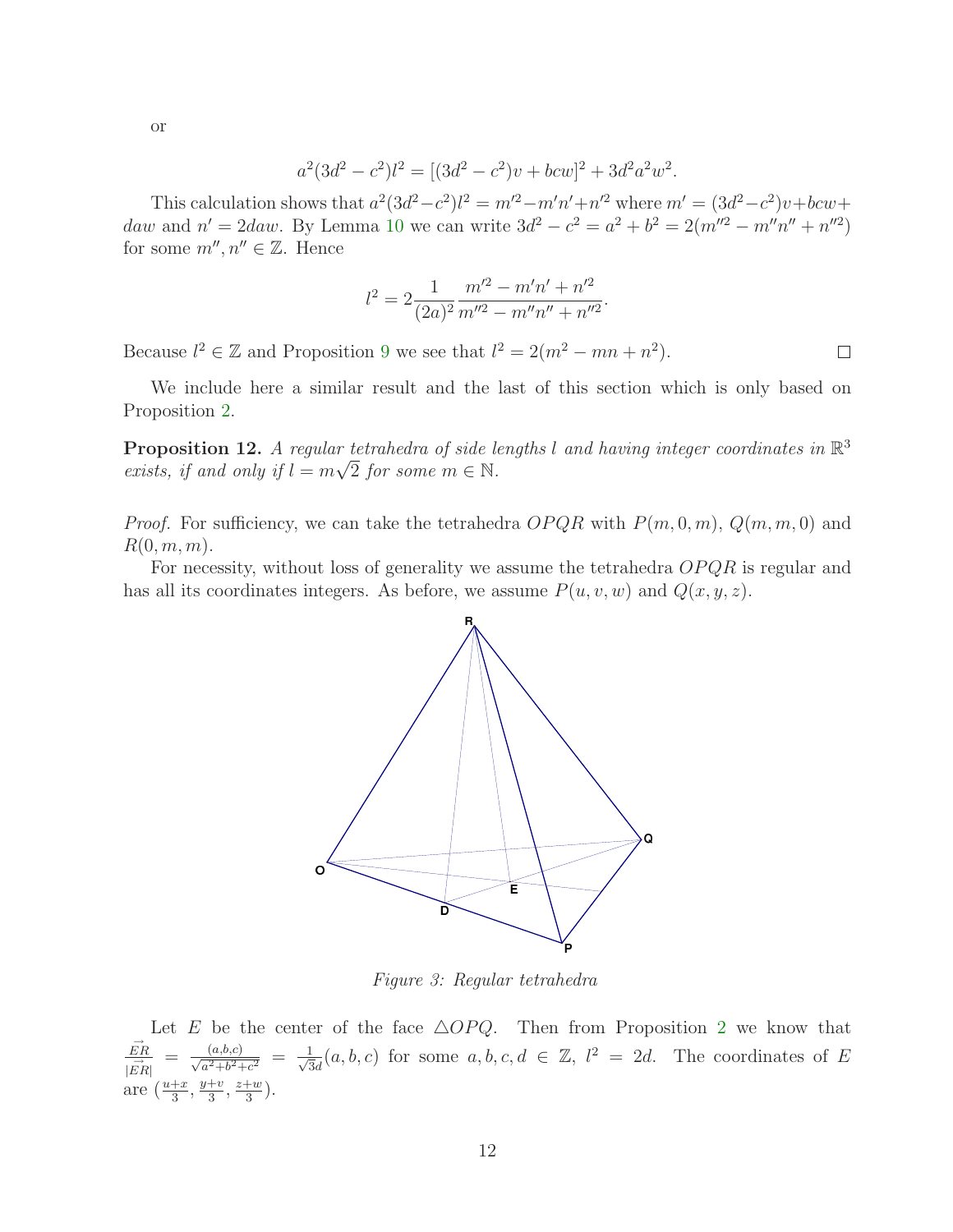From the Pythagorean theorem one can find easily that  $RE = l\sqrt{\frac{2}{3}}$  $\frac{2}{3}$ . Since  $\overrightarrow{OR}$  =  $\overrightarrow{OE} + \overrightarrow{ER}$ , the coordinates of R must be given by

$$
\left(\frac{u+x}{3} \pm l\sqrt{\frac{2}{3}} \frac{1}{\sqrt{3}d}a, \frac{y+v}{3} \pm l\sqrt{\frac{2}{3}} \frac{1}{\sqrt{3}d}b, \frac{z+w}{3} \pm l\sqrt{\frac{2}{3}} \frac{1}{\sqrt{3}d}c\right)
$$

$$
\left(\frac{u+x}{3} \pm \frac{2\sqrt{2}}{3l}a, \frac{y+v}{3} \pm \frac{2\sqrt{2}}{3l}b, \frac{z+w}{3} \pm \frac{2\sqrt{2}}{3l}c\right).
$$

or

Since these coordinates are assumed to be integers we see that  $l = m\sqrt{2}$ .

Another natural question that one may ask at this point is weather or not every family  $\mathcal{T}_{a,b,c}$  contains triangles which are faces of regular tetrahedra with integer coordinates. We believe that every triangle in  $\mathcal{T}_{a,b,c}$  is a face of such a tetrahedra as long as its sides, in light of Theorem [11,](#page-10-0) are of the form  $l = \sqrt{2N(m, n)}$  with  $N(m, n)$  a perfect square. We leave this conjecture for further study. To find values of  $m, n \in \mathbb{Z}$  such that  $N(m, n) = m^2 - mn + n^2$  is a perfect square, of course one can accomplish this in the trivial way, by taking  $m = 0$  or  $n = 0$ but there are also infinitely many non-trivial solutions as one can see from Proposition [9.](#page-9-0)

#### 6 A more general parametrization

Our construction depends on a particular solution,  $(r, s) \in \mathbb{Z}^2$ , of the equation:

<span id="page-12-0"></span>
$$
2(a^2 + b^2) = s^2 + 3r^2.
$$
\n(6)

 $\Box$ 

As before let us assume that a, b, c and q are integers satisfying  $a^2 + b^2 + c^2 = 3d^2$  with d an odd positive integer and  $gcd(a, b, c) = 1$ . By Lemma [10](#page-9-1) we see that  $3d^2 - c^2 = a^2 + b^2 =$  $2(f^2 - fg + g^2)$  for some  $f, g \in \mathbb{Z}$  and so  $2(a^2 + b^2) = (2f - g)^2 + 3g^2$  which says that equation [\(6\)](#page-12-0) has always an integer solution.

<span id="page-12-3"></span><span id="page-12-1"></span>**Theorem 13.** Let a, b, c, d be odd positive integers such that  $a^2+b^2+c^2=3d^2$ ,  $a \le b \le c$  and  $gcd(d, c) = 1$ . Then  $\mathcal{T}_{a,b,c} = {\{\triangle OPQ | m, n \in \mathbb{Z}\}}$  where the points  $P(u, v, w)$  and  $Q(x, y, z)$ are given by

$$
\begin{cases}\n u = m_u m - n_u n, \\
 v = m_v m - n_v n, \\
 w = m_w m - n_w n,\n\end{cases}\n\quad \text{and} \quad\n\begin{cases}\n x = m_x m - n_x n, \\
 y = m_y m - n_y n, \\
 z = m_z m - n_z n,\n\end{cases}\n\tag{7}
$$

<span id="page-12-2"></span>with

$$
\begin{cases}\nm_x = -\frac{1}{2}[db(3r+s) + ac(r-s)]/q, & n_x = -(rac+dbs)/q \\
m_y = \frac{1}{2}[da(3r+s) - bc(r-s)]/q, & n_y = (das - bcr)/q \\
m_z = (r-s)/2, & n_z = r\n\end{cases}
$$
\n(8)  
\n
$$
\begin{cases}\nm_u = -(rac+dbs)/q, & n_u = -\frac{1}{2}[db(s-3r) + ac(r+s)]/q \\
m_v = (das - rbc)/q, & n_v = \frac{1}{2}[da(s-3r) - bc(r+s)]/q \\
m_w = r, & n_w = (r+s)/2\n\end{cases}
$$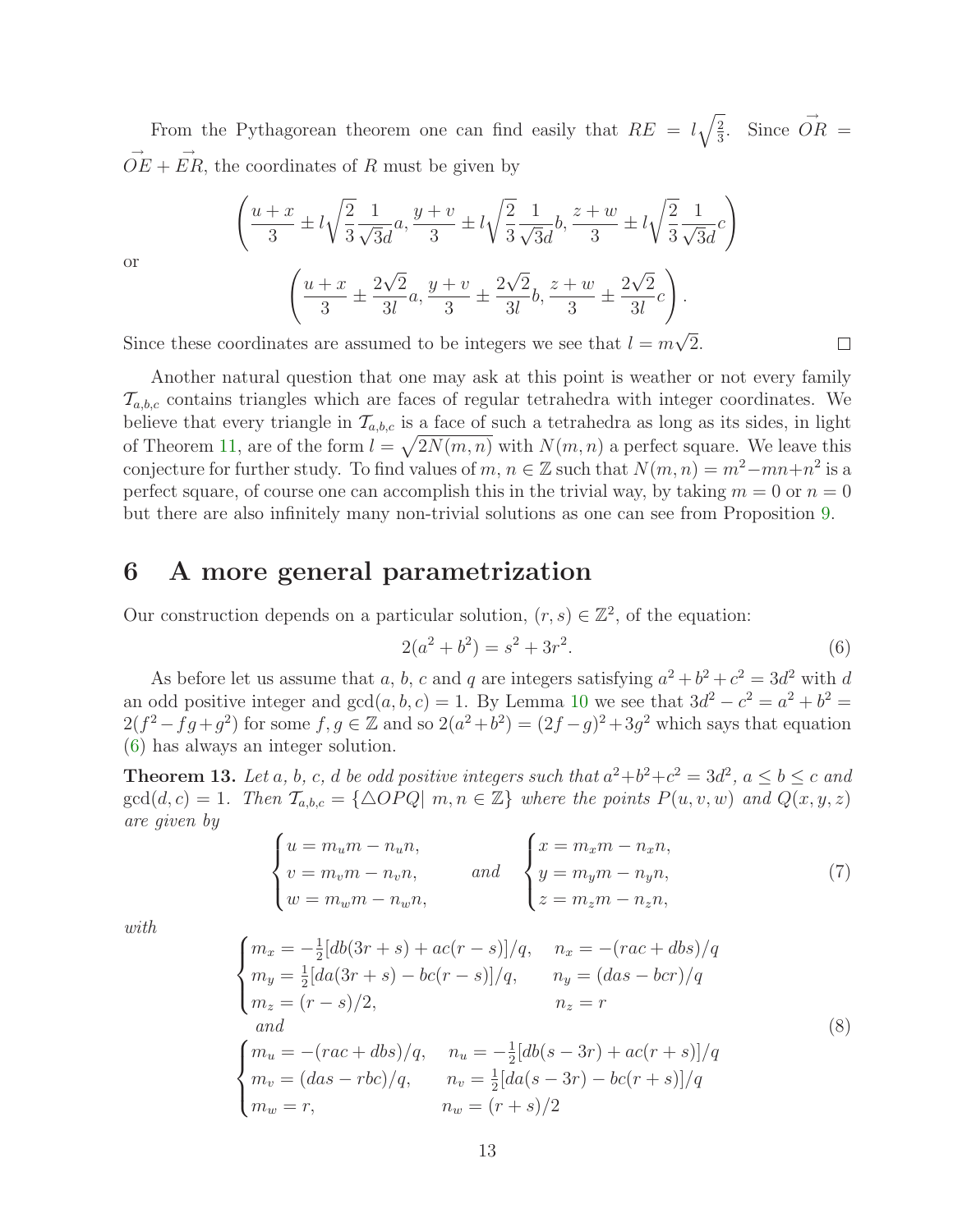where  $q = a^2 + b^2$  and  $(r, s)$  is a suitable solution of [\(6\)](#page-12-0).

In order to prove Proposition [13](#page-12-1) we need the following lemma.

<span id="page-13-1"></span>**Lemma 14.** Suppose A and B are integers in such a way  $A^2 + 3B^2$  is divisible by q where  $2q$ can be written as  $s^2 + 3r^2$  with  $r', s' \in \mathbb{Z}$ . Then there exist a representation  $2q = s^2 + 3r^2$ ,  $r, s \in \mathbb{Z}$ , such that

$$
Ar + Bs \equiv 0 \pmod{2q},
$$

and

$$
As - 3Br \equiv 0 \pmod{2q}.
$$

*Proof.* Let us observe that every number of the form  $A^2 + 3B^2$  is an Eisenstein-Jacobi integer since  $A^2 + 3B^2 = (A + B)^2 - (A + B)(2B) + (2B)^2$ . Conversely if *n* is even then  $m^2 - mn + n^2 = (m - n/2)^2 + 3(n/2)^2$  and since  $m^2 - mn + n^2 = (n - m)^2 - (n - m)n + n^2$  we see that every Eisenstein-Jacobi integer is of the form  $A^2 + 3B^2$  for some  $A, B \in \mathbb{Z}$ . Using Proposition [9](#page-9-0) we can write

$$
A^2 + 3B^2 = 2^{2\alpha} \left(\prod_{t \in T} p_t\right)^2 \prod_{j \in J} p_j, \quad \alpha \in \mathbb{N},
$$

and

$$
2q = 2^{2\beta} \left(\prod_{t \in I'} p_t\right)^2 \prod_{j \in J'} p_j, \quad 1 \le \beta \le \alpha, \ T' \subset T, \ J' \subset J,
$$

with  $p_t$  prime of the form  $6k - 1$  for  $t \in T$  and  $p_j$  prime of the form  $6k + 1$  or equal to 3 for all  $j \in J$ . From Euler's  $6k + 1$  theorem, for each  $j \in J$  we can write  $p_j =$  $(m_j + n_j\sqrt{3}i)(m_j - n_j\sqrt{3}i)$  and we make the choice of  $m_j$  and  $n_j$  in  $\mathbb{Z}$  in such a way  $A + B\sqrt{3}i = s\prod (m_j + n_j\sqrt{3}i)$  using the prime factorization in  $\mathbb{Z}[\sqrt{3}i]$  of  $A + B\sqrt{3}i$  and j∈J  $h = 2^{\alpha} \prod p_t.$  $t \in T$ 

Then we take r and s such that  $s + r\sqrt{3}i = h' \prod$  $(m_j - n_j\sqrt{3}i)$  with  $h' = 2^{\beta} \prod_{i \in \mathbb{Z}}$  $p_t$ . Notice  $j\bar{\in}J'$  $t\bar{\in}\bar{T}'$ that  $2q = (s + r\sqrt{3}i)(s - r\sqrt{3}i) = s^2 + 3r^2$  and  $(A + B\sqrt{3}i)(s + r\sqrt{3}i) = 2q(A' + B'\sqrt{3}i)$ . Identifying the coefficients we get  $As + 3Br = 2qA'$  and  $Ar + Bs = 2qB'$  and the conclusion of our lemma follows from this.  $\Box$ 

To return to the proof of Theorem [13](#page-12-1) we begin with the next proposition.

**Proposition 15.** For some particular solution  $(r, s) \in \mathbb{Z}^2$  of [\(6\)](#page-12-0) all of the coefficients  $m_u$ ,  $m_v, m_w, n_u, n_v, n_w, m_x, m_y, m_z, n_x, n_y, n_z$  in [\(8\)](#page-12-2) are integers.

<span id="page-13-0"></span>Proof. One can check that

$$
\begin{cases}\nm_x^2 + m_y^2 + m_z^2 = n_x^2 + n_y^2 + n_z^2 = m_u^2 + m_v^2 + m_w^2 = n_u^2 + n_v^2 + n_w^2 = 2d^2, \\
m_x n_x + m_y n_y + m_z n_z = m_u n_u + m_v n_v + m_w n_w = d^2, \\
am_x + bm_y + cm_z = am_u + bm_v + cm_w = an_x + bn_y + cn_z = an_u + bn_v + cn_w = 0\n\end{cases}
$$
\n(9)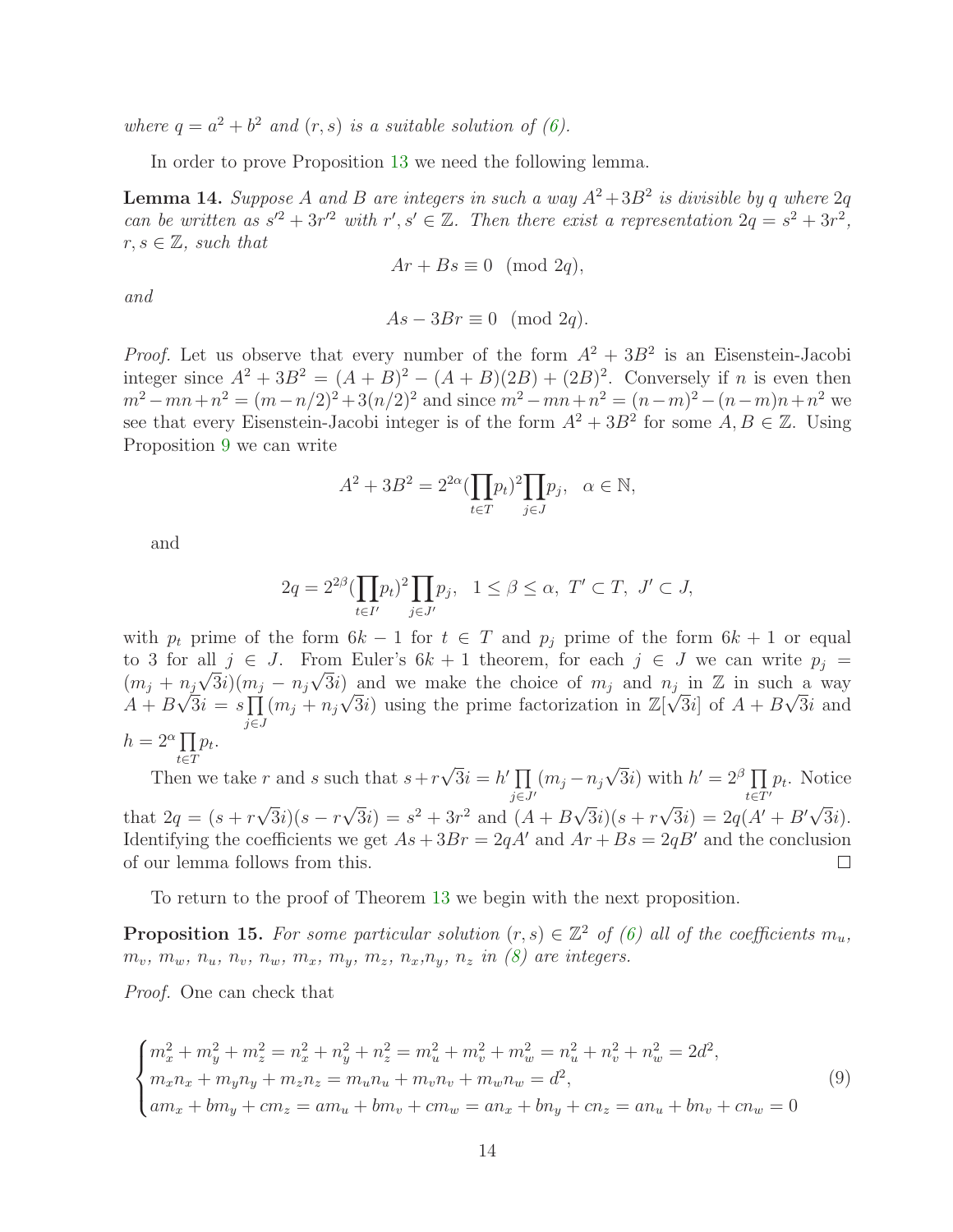These identities insures that the points  $P(u, v, z)$  and  $Q(x, y, z)$  are in the plane of normal vector  $(a, b, c)$  and containing the origin, the  $\triangle OPQ$  is equilateral for every values of m, n and its side lengths are  $l = d\sqrt{2(m^2 - mn + n^2)}$ . These calculations are tedious and so we are not going to include them here. The only ingredients that are used in establishing all these identities are the two relations between  $a, b, c, d, r$  and  $s$ .

From [\(6\)](#page-12-0) we see that r and s have to be of the same parity. Then, it is clear that  $m_z$ ,  $n_z$ ,  $m_w$ , and  $n_w$  are all integers. Because the equalities in [\(9\)](#page-13-0) are satisfied it suffices to show that  $m_x$ ,  $n_x$ ,  $m_u$ , and  $n_u$  are integers for some choice of  $(r, s)$  solution of  $(6)$ . To show that  $n_x$  is an integer we need to show that q divides  $N = rac + dbs$ .

Let us observe that  $c^2 \equiv 3d^2$  and  $a^2 \equiv -b^2 \pmod{q}$ . Multiplying together these two congruences we obtain  $(ac)^2 + 3(db)^2 \equiv 0 \pmod{q}$ . Using Lemma [14](#page-13-1) we see that N is divisible by 2q for some choice of r and s as in [\(6\)](#page-12-0). So,  $n_x \in \mathbb{Z}$ .

Next we want to show that  $m_x$  is an integer. First let us observe that if  $M = 3dbr - acs$ we can apply the second part of Lemma [14](#page-13-1) to conclude that  $2q$  divides M also. Hence  $2q$ divides  $M + N = db(3r + s) + ac(r - s)$  and so,  $m_x$  is an integer. Because  $m_x + n_u = n_x$  and  $m_y = n_x$  it follows that  $n_y$  and  $m_y$  are also integers.  $m_u = n_x$  it follows that  $n_u$  and  $m_u$  are also integers.

Remark: Let us observe that the parametric formulae [\(7\)](#page-12-3) and [\(8\)](#page-12-2) exist under no extra assumption on a, b and c. The question is whether or not every triangle in  $\mathcal{T}_{a,b,c}$  is given by these formulae. So, with these preparations we can return to prove that this is indeed the case under the assumption of Theorem [13.](#page-12-1)

<span id="page-14-0"></span>*Proof.* We start with a triangle in  $\mathcal{T}_{a,b,c}$  say  $\triangle OPQ$  with the notation as before. We know that  $P(u_0, v_0, w_0)$  and  $Q(x_0, y_0, z_0)$  belong to the plane of equation  $a\alpha + b\beta + c\gamma = 0$  and by Theorem [4](#page-3-2) we see that the coordinates of  $P$  and  $Q$  should satisfy  $(3)$ . Hence, using the same notation,  $cv_0 - bw_0$ ,  $aw_0 - cu_0$  and  $bu_0 - aw_0$  are divisible by d. A relatively simple calculation shows that  $m_v n_w - m_w n_v = ad$ ,  $m_w n_u - m_u n_w = bd$  and  $m_u n_v - m_v n_u = cd$ . We would like to solve the following system in  $m$  and  $n$ .

$$
\begin{cases}\n u_0 = m_u m - n_u n, \\
 v_0 = m_v m - n_v n, \\
 w_0 = m_w m - n_w n.\n\end{cases}
$$
\n(10)

The equalities [\(9\)](#page-13-0) and the fact that  $(u_0, v_0, w_0)$  is in the plane  $a\alpha + b\beta + c\gamma = 0$  insures that  $(10)$  has a unique real solution in m and n. We want to show that this solution is in fact an integer solution. The value of  $n$  can be solved from each pair of these equations to get

$$
n = \frac{v_0 m_w - w_0 m_v}{ad} = \frac{w_0 m_u - u_0 m_w}{bd} = \frac{u_0 m_v - v_0 m_u}{cd}.
$$

Since  $gcd(a, b, c) = 1$  we can find integers a', b', c' such that  $aa' + bb' + cc' = 1$ . Hence the above sequence of equalities gives

$$
n = \frac{a'(v_0m_w - w_0m_v) + b'(w_0m_u - u_0m_w) + c'(u_0m_v - v_0m_u)}{d}
$$

So, it suffices to show that d divides  $v_0m_w - w_0m_v$ ,  $w_0m_u - u_0m_w$  and  $u_0m_v - v_0m_u$ .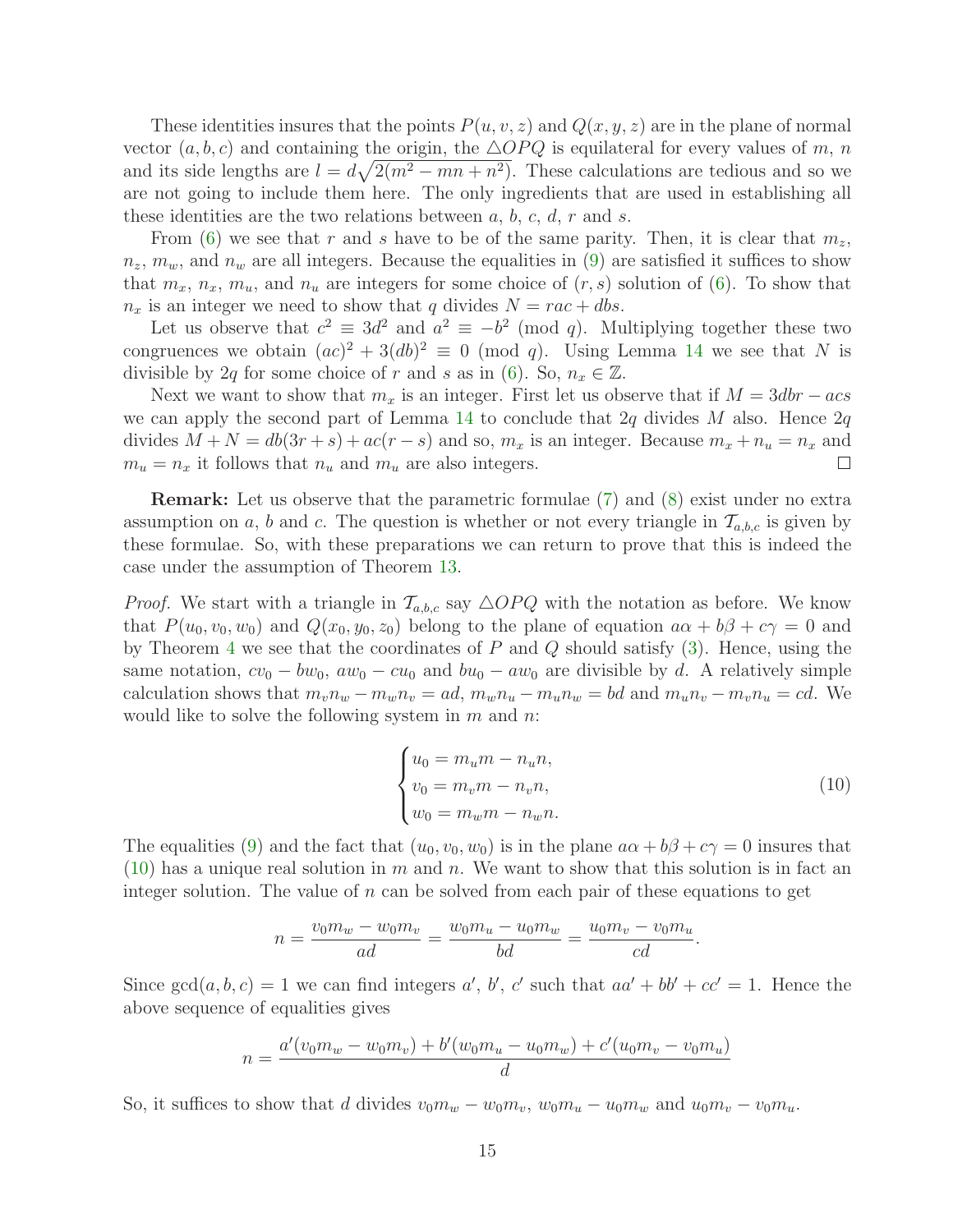Next, let us calculate for instance  $v_0m_w - w_0m_v$  in more detail:

$$
v_0m_w - w_0m_v = v_0r - \frac{das - rbc}{q}w_0 = \frac{v_0qr - (das - rbc)w_0}{q} =
$$
  

$$
\frac{-dasw_0 + v_0(3d^2 - c^2)r + rbcw_0}{q} = \frac{c(bw_0 - v_0c)r + 3rv_0d^2 - dasw_0}{q}
$$

.

From Theorem [2](#page-3-0) we see that  $bw_0 - v_0c = \pm d(2x_0 - u_0)$ . Hence,

$$
v_0 m_w - w_0 m_v = \frac{d[\pm c(2x_0 - u_0)r + 3rv_0d - asw_0]}{q}.
$$

This shows that d divides  $v_0m_w - w_0m_v$  provided that  $gcd(q, d) = 1$ . This is true since  $gcd(d, c) = 1$  implies  $gcd(q, d) = 1$ . Similar calculations show that d divides  $w_0m_u - u_0m_w$ and  $u_0m_v - v_0m_u$ . Hence n must be an integer. Similarly one shows that m is an integer. By replacing P with Q if necessary all the equalities in [\(7\)](#page-12-3) have to hold true by Theorem [2.](#page-3-0)  $\Box$ 

#### 7 Acknowledgements and further investigations

It turns out that the Diophantine equation  $a^2 + b^2 + c^2 = 3d^2$  has plenty of solutions which satisfy  $gcd(a, b, c) = 1$ ,  $gcd(a, d) > 1$ ,  $gcd(b, d) > 1$  and  $gcd(c, d) > 1$ . Let us refer to these as degenerate solutions. We have searched for an example of such a degenerate solution but did not find one between all odd  $d \leq 4095$ . Thanks to Professor Florian Luca who pointed us in the right direction, we have found the following first concrete degenerate solution:  $a = (17)(41)(79)$ ,  $b = (23)(31)(3361)$ ,  $c = (5)(13)(71)(241)(541)(2017)$  and  $d =$  $(3)(13)(41)(241)(3361)$ . It will be interesting to find the smallest d for which a corresponding degenerate solution exists. One needs to investigate whether or not the proof of Theorem [13](#page-12-1) can be adapted to include the case of degenerate solutions.

We would like to thank the referee of this paper who has helped us understand more about the existence of such solutions by providing a sketch for the proof of the following facts:

$$
#\{(a, b, c, d) : 1 \le a \le b \le c \le x, a^2 + b^2 + c^2 = 3d^2, \gcd(a, b, c) = 1\} \ll x^2(\ln x)^2, \quad (11)
$$

and

$$
\#\{(a, b, c, d) : 1 \le a \le b \le c \le x, a^2 + b^2 + c^2 = 3d^2, \gcd(a, b, c) = 1, \min(\gcd(a, d), \gcd(b, d), \gcd(c, d)) > 1\} \gg \frac{x^2}{(\ln x)^{\alpha}},
$$
\n(12)

for some  $\alpha > 0$  and large enough x.

Also, determining the density of the degenerate solutions in the set of all solutions becomes an interesting nontrivial problem in analytic number theory.